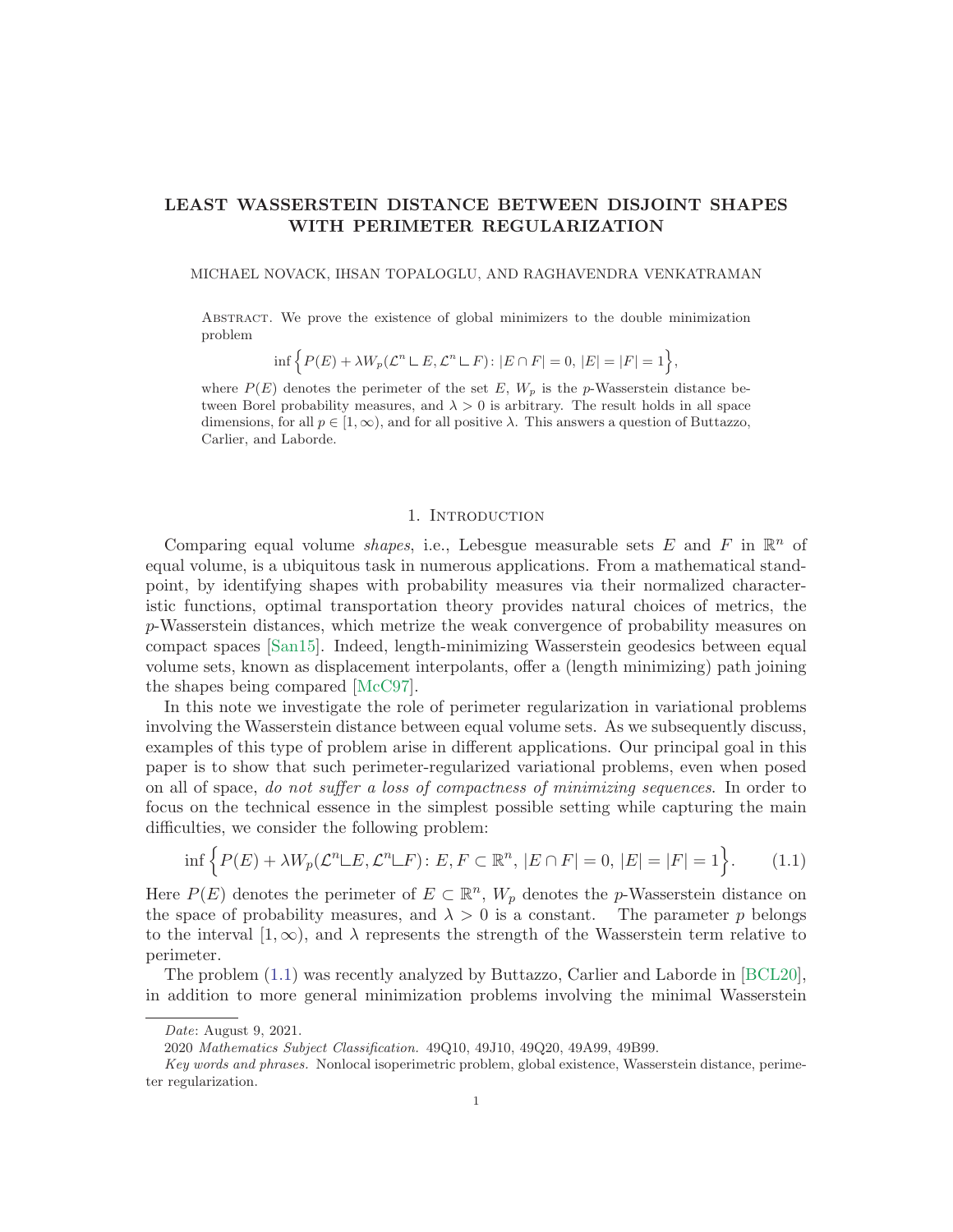distance between a measure  $\mu$  and measures singular with respect to  $\mu$ . In the context of [\(1.1\)](#page-0-0), the authors in [\[BCL20\]](#page-17-0) show, for any  $\lambda > 0$ , the existence of minimizers when admissible sets E and F are required to be subsets of a bounded domain  $\Omega$ . In two dimensions, they prove the existence of minimizers for the problem  $(1.1)$  on all of  $\mathbb{R}^2$ , and conjectured that it should hold in all dimensions. This whole-space result was extended by Xia and Zhou [\[XZ21\]](#page-18-2) to higher dimensions but under the additional assumptions that  $\lambda$  is sufficiently small and that  $p < n/(n-2)$ . In our result we lift all these restrictions and obtain that minimizers exist in any dimension and for all values of  $\lambda > 0$  and  $p \in [1, \infty)$ , thereby completely answering the conjecture of Buttazzo, Carlier and Laborde. Precisely, we prove the following theorem:

<span id="page-1-0"></span>**Theorem 1.1** (Existence). For any  $\lambda > 0$  and  $p \in [1, \infty)$ , there exists a minimizing pair  $(E, F)$  to the problem  $(1.1)$ .

The proof of Theorem [1.1](#page-1-0) is based on tools developed in the context of constrained geometric variational problems on all of space for which symmetrization principles cannot rule out loss of volume at infinity for a minimizing sequence. First, for a minimizing sequence  ${E_m, F_m}$ , the nucleation lemma of Almgren [\[Alm76,](#page-17-1) VI.13] yields a finite number of bounded "chunks" which contain most of the volume. Then, classical density arguments for constrained perimeter minimizers allow one to argue that the minimizing sequence is essentially confined to finitely many (potentially diverging) balls on which there is no volume loss, at which point lower-semicontinuity of the energy yields the existence of a minimizing pair.

Nonlocal isoperimetric problems are well-studied and consist of minimizing the perimeter functional with some additional nonlocal term that precludes coalescence of sets. The problem [\(1.1\)](#page-0-0) has several interesting mathematical features and exhibits both similarities and differences to other nonlocal isoperimetric models. The behavior of [\(1.1\)](#page-0-0) is driven by the competition between the perimeter term and the Wasserstein term. There is an inherent frustration between the two, due the fact that while there exists sequences  $\{(E_m, F_m)\}\$ of admissible sets to [\(1.1\)](#page-0-0) such that  $W_p(E_m, F_m) \to 0$ , any such sequence necessarily has perimeters approaching infinity, cf. Lemma [2.8.](#page-8-0) However, a crucial feature is that the construction of such a sequence can be achieved within a bounded set. This is one reason why we are able to prove the existence of minimizers in all parameter regimes, which is does not hold for some other examples of perimeter energies perturbed by a nonlocal term. As we recall presently, the celebrated liquid drop model of Gamow displays non-existence phenomena in certain parameter regimes.

A classical example of a nonlocal isoperimetric problem is the liquid drop model of Gamow (see [\[Gam30\]](#page-18-3)),

$$
\inf \left\{ P(E) + \int_{E} \int_{E} |x - y|^{-\alpha} dx dy : |E| = M \right\},\
$$

where the nonlocal term is given by Riesz-type interactions. Here the two terms present in the energy functional (perimeter and nonlocal interactions) are in direct competition, as in [\(1.1\)](#page-0-0). The surface energy is minimized by a ball whereas the repulsive term prefers to disperse the mass into vanishing components diverging infinitely apart. The parameter of the problem, that is  $M$ , sets a length scale between these competing forces (see [\[CMT17\]](#page-17-2) for a review).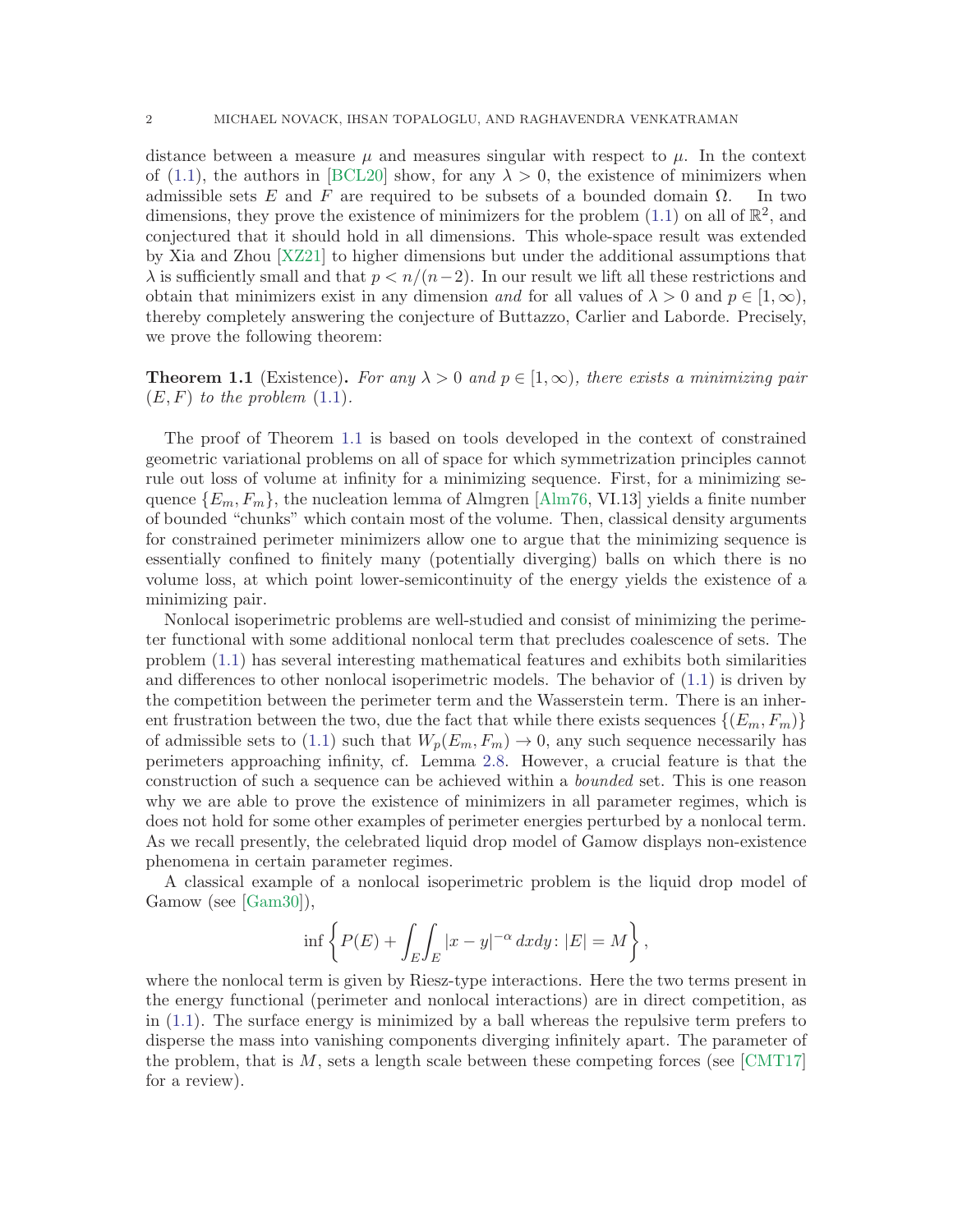There are two major differences between the problem [\(1.1\)](#page-0-0) and the aforementioned one:

- The nonlocal isoperimetric problems considered in the literature involve the minimization of functionals over single sets of finite perimeter with a volume constraint. The energy functional in [\(1.1\)](#page-0-0), on the other hand, is minimized over a pair of disjoint sets of finite perimeter of equal volume. A similar phenomenon appears in ternary systems (involving both interfacial energy and nonlocal pairwise interactions) with three different phases, where two of which interact via long-range Riesz-type potentials (see [\[BK16\]](#page-17-3)).
- Perhaps the most important distinction between [\(1.1\)](#page-0-0) and the nonlocal isoperimetric problems studied in the literature is that in our case a minimizing sequence for the repulsive nonlocal term (the Wasserstein distance) does not necessarily consist of vanishing components that are diverging away to infinity (cf. [\[ABCT19,](#page-17-4) [KMN16\]](#page-18-4)). Rather, in some sense, it prefers oscillations reminiscent of nonexistence of minimizers in shape optimization problems via nonlocal attractiverepulsive interactions in models of swarming [\[BCT18,](#page-17-5)[FL18\]](#page-18-5).

An important manifestation of these differences is that, as shown by Knüpfer and Muratov [\[KM14\]](#page-18-6), in Gamow's model minimizers fail to exist for values of the mass constraint that are larger than a critical value of M and for  $\alpha \in (0, 2)$  (see also [\[LO14,](#page-18-7) [FKN16\]](#page-17-6) for the physically relevant case of  $n = 3$ ,  $\alpha = 1$ , and [\[FN21\]](#page-18-8) for a newer proof in the general case). This is in striking contrast with our main result for [\(1.1\)](#page-0-0).

Let us briefly discuss some of the mathematical literature related to [\(1.1\)](#page-0-0), as it arises in various applications. First, geometric variational problems with a Wasserstein term are useful in the modelling of bilayer membranes. In [\[PR09\]](#page-18-9), Peletier and Röger derived the energy

<span id="page-2-0"></span>
$$
P(E) + \varepsilon^{-2} W_1(\mathcal{L}^n \sqcup E, \mathcal{L}^n \sqcup F) \quad \text{for } E, F \subset \mathbb{R}^n, \, |E \cap F| = 0, \, |E| = |F| = \varepsilon, \tag{1.2}
$$

as a simplified model for lipid bilayer membranes. Here the sets  $E$  and  $F$  represent the densities of the hydrophobic tails and hydrophilic heads, respectively, of the two part lipid molecules. The perimeter term signifies an interfacial energy arising from hydrophobic effects, while the Wasserstein term is a weak remainder of the bonding between the head and tail particles. The authors in [\[LPR14,](#page-18-10) [PR09\]](#page-18-9) considered the asymptotic expansion as  $\varepsilon \to 0$  of the energy in  $\mathbb{R}^2$  and  $\mathbb{R}^3$  and identified a limiting energy concentrated on a codimension one set. The competition described earlier between the two terms in the energy drives the system toward *partially localized* structures that are thin in one direction  $(\sim \varepsilon)$  and extended in the remaining directions. Since [\(1.2\)](#page-2-0) is equivalent to [\(1.1\)](#page-0-0) up to rescaling and choosing the correct  $\lambda = \lambda(\varepsilon)$ , our existence theorem applies to [\(1.2\)](#page-2-0). Nonlocal isoperimetric problems (mostly related to models of diblock copolymers) where the perimeter functional is perturbed by a nonlocal term involving the 2-Wasserstein distance have also appeared elsewhere in the literature (cf. [\[BPR14,](#page-17-7)[PV10\]](#page-18-11)).

In a completely different line of research, in the recent article [\[LPS19\]](#page-18-12), Liu, Pego, and Slepc̆ev study incompressible flows between equal volume shapes, as critical points for action, given by kinetic energy along transport paths that are constrained to be characteristic function densities. Formally, viewing the space of equal volume shapes as an infinite dimensional "manifold", the critical points for action are geodesics – they verify incompressible Euler equations for an inviscid potential flow with zero pressure, and zero surface tension along free boundaries. The authors in [\[LPS19\]](#page-18-12) find that, in particular,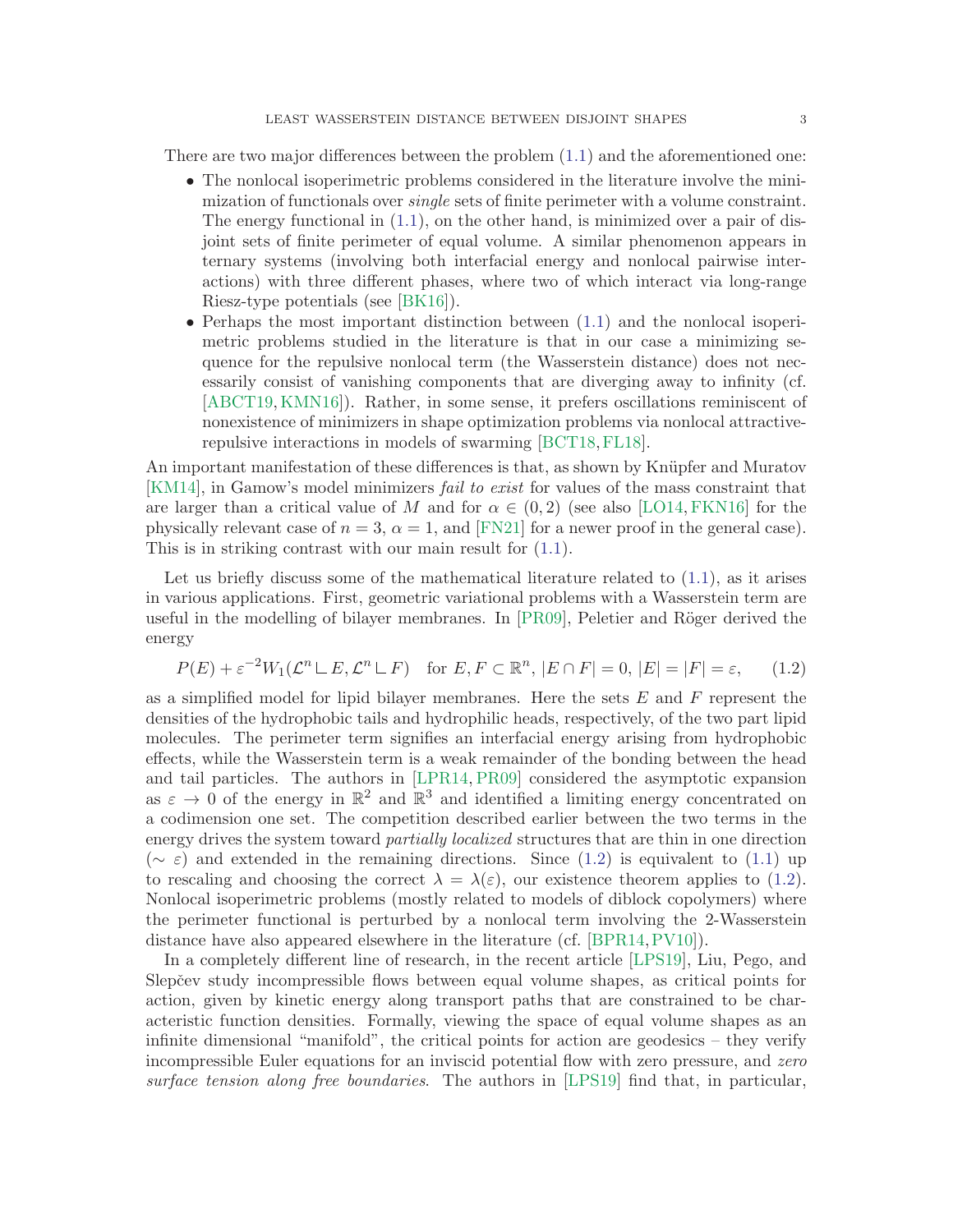locally minimizing action exhibits an instability associated with microdroplet formation. They show that any two shapes of equal volume can be approximately connected by what they refer to as an "Euler spray", a countable superposition of ellipsoidal geodesics. Furthermore, associated with the aforementioned instability, the infimum of action, which is equal to the squared 2-Wasserstein distance, is not attained.

Unlike  $[LPS19]$ , we do not focus on *paths* joining shapes – investigating the role of surface tension in alleviating the microdroplet instability alluded to above is an interesting research direction that we hope to pursue elsewhere. For now we simply note that in the absence of the perimeter regularization in [\(1.1\)](#page-0-0), minimizing sequences disintegrate into tiny "microdroplets", driving the minimum energy to zero, a form of microdroplet instability (see Lemma [2.8\)](#page-8-0). We believe our technical contributions precluding the loss of compactness via microdroplet formation will be useful in studying the effect of including surface tension in [\[LPS19\]](#page-18-12).

Finally, we mention some future directions and questions that remain regarding [\(1.1\)](#page-0-0). While the one-dimensional calculations in [\[BCL20,](#page-17-0) Example 4.4] determine the minimizers depending on  $\lambda$  explicitly, the characterization of minimizers for any  $\lambda > 0$  in higher dimensions remains an open problem. Furthermore, we believe that the tools used in this paper are well-suited to study a generalization of [\(1.1\)](#page-0-0) in the context of shape optimization for a model of nematic liquid crystal colloids, which is the topic of our future study.

### 2. Notation and Preliminaries

We introduce some notation that we will use throughout the paper. Let  $B(x, r)$  denote the open ball in  $\mathbb{R}^n$  centered at x with radius r, and let  $\omega_n := |B(0,1)|$ . For any Lebesgue measurable set  $E \subset \mathbb{R}^n$ ,  $|E|$  is the Lebesgue measure of E. Finally, we use uppercase  $C_n$ ,  $C_p$ , and  $C_{n,p}$  to refer to constants that depend on one or both of the spatial dimension n and  $p \in [1,\infty)$ . The values of these constants may change from line to line. An exception to this convention is Lemma [2.1,](#page-3-0) so we denote the dimensional constant appearing there by the lowercase  $c(n)$ .

We work within the setting of sets of finite perimeter in  $\mathbb{R}^n$  (see e.g. [\[Mag12\]](#page-18-13)). Given a Lebesgue measurable set  $E \subset \mathbb{R}^n$  we use the perimeter functional in the sense of De Giorgi, defined by

$$
P(E) := \sup \left\{ \int_E \operatorname{div} V(x) dx \colon V \in C_c^1(\mathbb{R}^n; \mathbb{R}^n), |V| \leq 1 \right\}.
$$

This notion of perimeter possesses properties such as lower-semicontinuity under  $L_{\text{loc}}^1$ convergence, which is immediate from the definition, and compactness.

In the sequel, we will need the following nucleation lemma, due to Almgren [\[Alm76,](#page-17-1) VI.13] and quoted from [\[Mag12,](#page-18-13) Lemma 29.10].

<span id="page-3-0"></span>**Lemma 2.1** (Nucleation). For every  $n \geq 2$ , there exists a positive constant  $c(n)$  with the following property. If E is of finite perimeter,  $0 < |E| < \infty$ , and

<span id="page-3-1"></span>
$$
\varepsilon \leqslant \min\left\{ |E|, \frac{P(E)}{2nc(n)} \right\},\
$$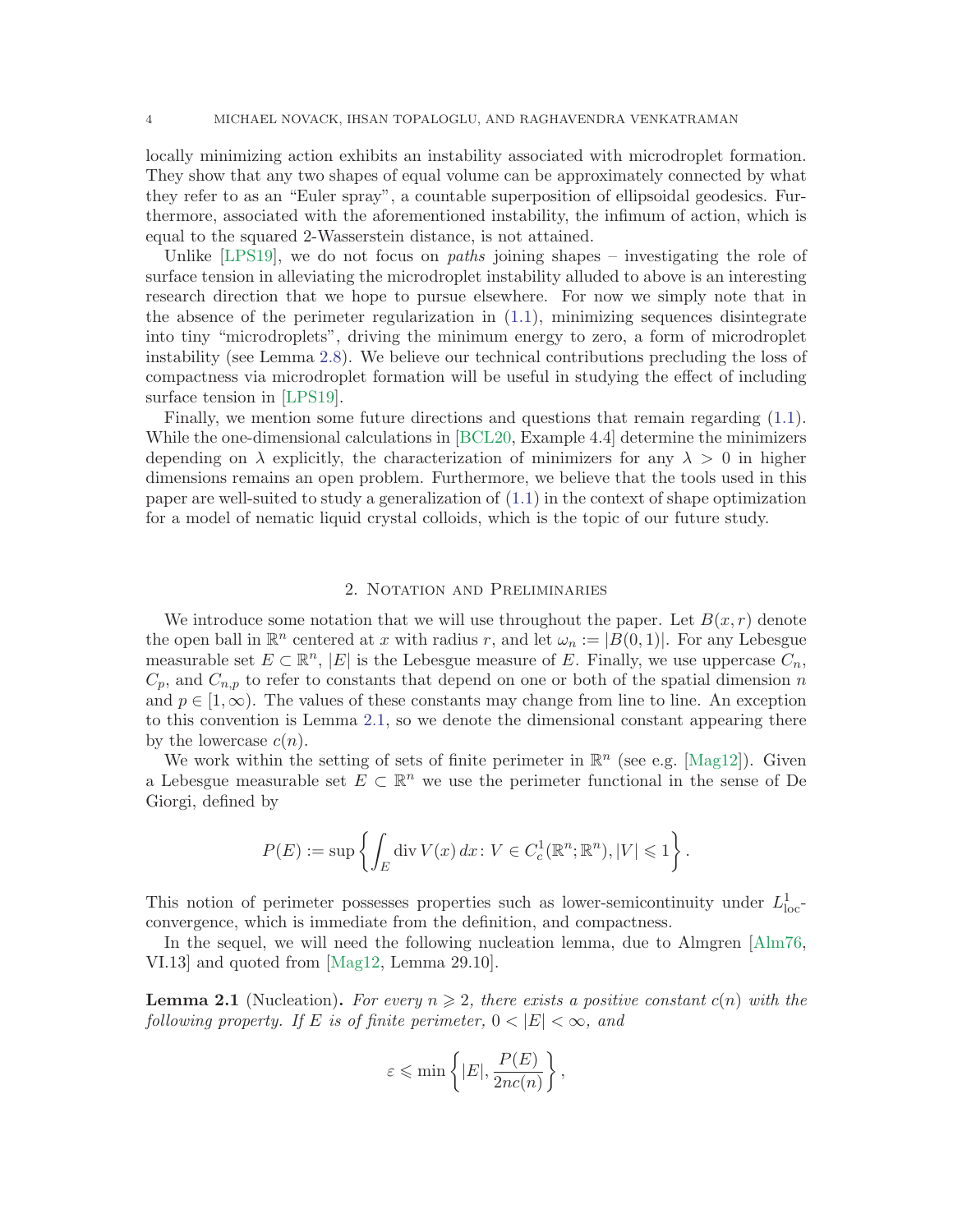then there exists a finite family of points  $x_i \subset \mathbb{R}^n$ ,  $1 \leq i \leq I$  such that

$$
\left| E \setminus \bigcup_{1 \leq i \leq I} B(x_i, 2) \right| < \varepsilon,
$$
\n
$$
|E \cap B(x_i, 1)| \geq \left( c(n) \frac{\varepsilon}{P(E)} \right)^n.
$$
\n
$$
(2.1)
$$

Moreover,  $|x_i - x_{i'}| > 2$  for every  $i \neq i'$ , and

<span id="page-4-3"></span>
$$
I < |E| \left(\frac{P(E)}{c(n)\varepsilon}\right)^n. \tag{2.2}
$$

<span id="page-4-0"></span>Remark 2.2 (Nucleation/compactness). We will often employ the nucleation lemma, in particular the conclusion [\(2.1\)](#page-3-1), in conjunction with the compactness theorem for sets of finite perimeter (cf. for example [\[Mag12,](#page-18-13) Corollary 12.27]) to obtain a positive measure subsequential  $L^1_{\text{loc}}$ -limit of a suitable sequence  $\{E_m\}$ . Precisely, if  $\{E_m\}$  is a sequence of sets of finite perimeter satisfying

<span id="page-4-1"></span>
$$
0 < \varepsilon := \min\left\{\inf |E_m|, \frac{P(E_m)}{2nc(n)}\right\}, \qquad \sup P(E_m) < \infty,
$$

then, up to extraction of a non-relabeled subsequence, there exists a non-empty set  $E$  and sequence  $\{x_m\} \subset \mathbb{R}^n$  such that  $(E_m - x_m) \stackrel{\text{loc}}{\rightarrow} E$  and

$$
|E \cap B(0,1)| \geqslant \left( c(n) \frac{\varepsilon}{\sup P(E_m)} \right)^n > 0. \tag{2.3}
$$

The next lemma is an amalgamation of several standard arguments [\[Mag12,](#page-18-13) Lemmas 17.21 and 17.9]. It allows for comparison of the energies of a minimizing sequence against local variations which do not necessarily preserve the volume constraint, cf. [\(3.6\)](#page-10-0), which is useful in the derivation of density estimates for example. For convenience we include the proof of this lemma in the appendix.

<span id="page-4-2"></span>**Lemma 2.3** (Volume-fixing variations along a sequence). Let  $E$  be a set of finite perimeter and A be an open set such that  $\mathcal{H}^{n-1}(\partial^* E \cap A) > 0$ . Suppose also that  $\{E_m\}$  satisfy

$$
\sup P(E_m; A) \leqslant M < \infty
$$

and  $E_m \stackrel{\text{loc}}{\rightarrow} E$  in  $\mathbb{R}^n$ . Then there exists  $\sigma_0 = \sigma_0(E, A, M) > 0$  and  $C_0 = C_0(E, A, M) < \infty$ such that for every  $\sigma \in (-\sigma_0, \sigma_0)$  and large enough m there exist sets of finite perimeter  $G_m$  with  $G_m \triangle E_m \subset \subset A$  and

$$
|G_m \cap A| = |E_m \cap A| + \sigma,\tag{2.4}
$$

$$
|G_m \triangle E_m| \leq C_0 |\sigma|, \quad \text{and} \quad |P(G_m; A) - P(E_m; A)| \leq C_0 |\sigma|.
$$
 (2.5)

We turn to recalling notions from optimal transport that we use throughout the paper (see [\[Amb03,](#page-17-8) [San15,](#page-18-0) [Vil03,](#page-18-14) [Vil09\]](#page-18-15) for further details). The family of finite, positive Borel measures on  $\mathbb{R}^n$  is denoted by  $\mathcal{M}_+(\mathbb{R}^n)$ . We work with this class instead of the usual space of Borel probability measures since it will sometimes be useful to have a notion of transport between measures of equal mass other than 1; this of course entails no significant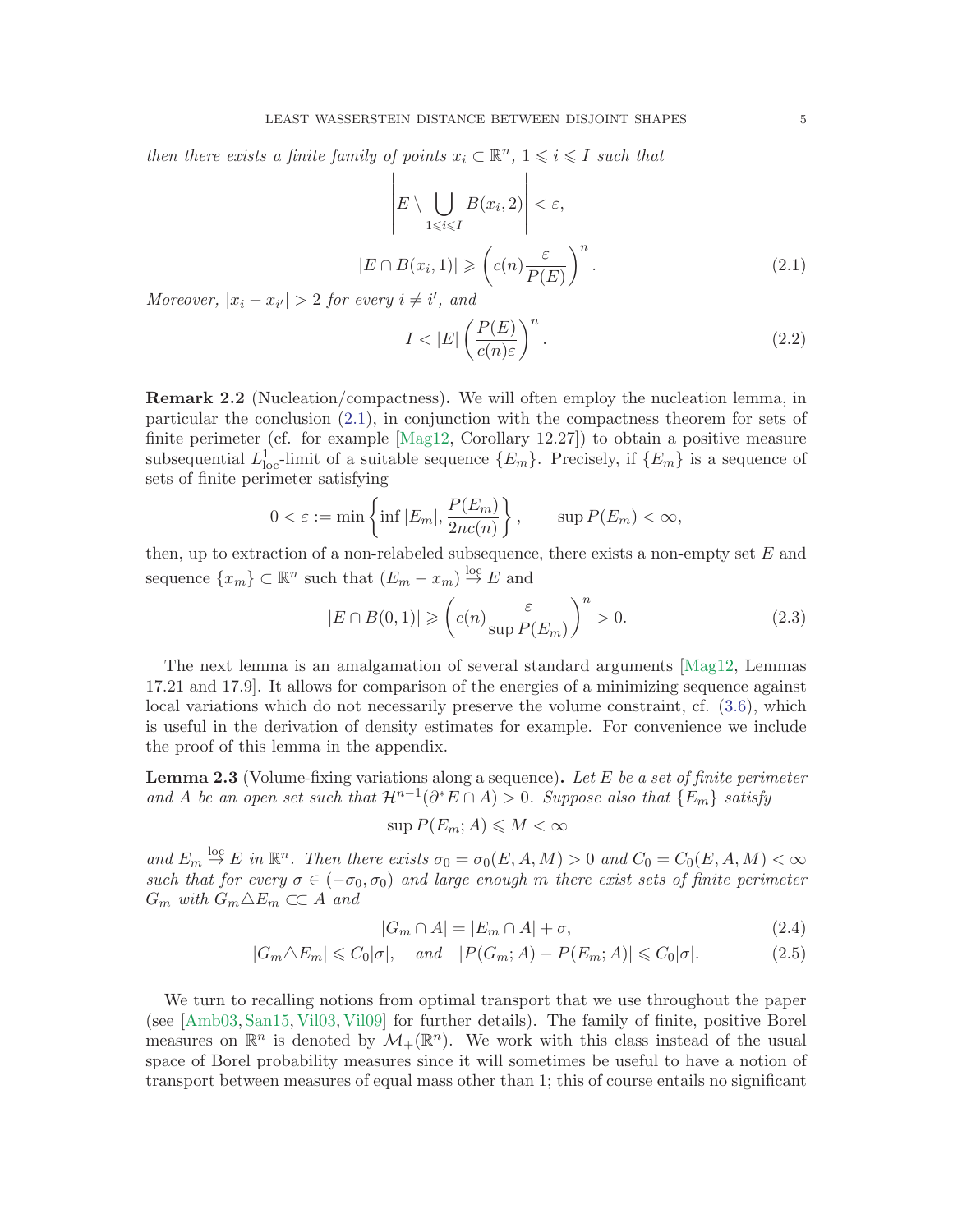change in the theory. Given  $\mu, \nu \in \mathcal{M}_+(\mathbb{R}^n)$  with  $\mu(\mathbb{R}^n) = \nu(\mathbb{R}^n)$ , we let  $\Pi(\mu, \nu)$  be the set of all couplings between  $\mu$  and  $\nu$ :

$$
\Pi(\mu,\nu) := \left\{ \gamma \in \mathcal{M}_+(\mathbb{R}^n \times \mathbb{R}^n) : (\pi_1)_\# \gamma = \mu, (\pi_2)_\# \gamma = \nu \right\},\
$$

where # is the push-forward operation, and  $\pi_1$ ,  $\pi_2$  respectively denote projections onto the first and second copies of  $\mathbb{R}^n$ . A transport map from  $\mu$  to  $\nu$  is a map  $T: \mathbb{R}^n \to \mathbb{R}^n$ such that  $T_{\#}\mu = \nu$ . Any such T induces a coupling  $\gamma$  via the relation  $\gamma = (\text{Id} \times T)_{\#}\mu$ . When  $\mu = \mathcal{L}^n \sqcup E$  and  $\nu = \mathcal{L}^n \sqcup F$ , we will refer to T as transporting E to F.

Kantorovich's problem with cost  $c(x, y)$  for measures  $\mu$ ,  $\nu$  of equal total mass is

<span id="page-5-0"></span>
$$
\mathbf{K}_c(\mu,\nu) = \inf \left\{ \int_{\mathbb{R}^n \times \mathbb{R}^n} c(x,y) \, d\gamma(x,y) \colon \gamma \in \Pi(\mu,\nu) \right\}.
$$

Since we are interested in the case where  $\mu$  and  $\nu$  are the restrictions of Lebesgue measure to two subsets of  $\mathbb{R}^n$  and the cost is

$$
c_p(x, y) := |x - y|^p,
$$

the existence of a solution to Kantorovich's problem in this instance is relevant. For stronger versions of this theorem and more comprehensive discussions of the vast mathematical literature on optimal transport, we refer the reader to the monographs mentioned above and the references therein.

<span id="page-5-2"></span>**Theorem 2.4** (Existence of an optimal transport map). Let  $p \in [1,\infty)$ , and suppose E and F are Lebesque measurable sets with  $|E| = |F| > 0$ . Then there exists a map  $\Phi \colon \mathbb{R}^n \to \mathbb{R}^n$ , called an optimal transport map, such that  $\Phi_{\#}(\mathcal{L}^n \sqcup E) = \mathcal{L}^n \sqcup F$  and

$$
\int_E |x - \Phi(x)|^p dx = \mathbf{K}_{c_p}(\mathcal{L}^n \sqcup E, \mathcal{L}^n \sqcup F).
$$

Using optimal transport theory, one may define a distance between finite Lebesgue measure sets. This notion and more general ones involving mutually singular measures were analyzed in [\[BCL20\]](#page-17-0).

<span id="page-5-3"></span>**Definition 1.** For positive Lebesgue measure sets  $E$  and  $F$  with equal measure, let

$$
W_p(E, F) := \mathbf{K}_{c_p}(\mathcal{L}^n \sqcup E, \mathcal{L}^n \sqcup F)^{\frac{1}{p}}.
$$
\n(2.6)

Also, we set

<span id="page-5-1"></span>
$$
\mathcal{W}_p(E) := \inf \{ W_p(E, F) \colon |F| = |E|, |F \cap E| = 0 \},\
$$

with the convention that  $\mathcal{W}_p(E) = 0$  if  $|E| = 0$ .

When  $\mathcal{L}^n \sqcup E$ ,  $\mathcal{L}^n \sqcup F$  are in the space of Borel probability measures with finite  $p^{\text{th}}$  moments  $\mathcal{P}_p(\mathbb{R}^n)$ , the definition [\(2.6\)](#page-5-0) coincides with the much-studied p-Wasserstein distance between two disjoint sets, hence the duplicate notation. The rest of the preliminaries are dedicated to the properties of  $\mathcal{W}_p$  necessary for our analysis.

**Lemma 2.5** (Properties of  $\mathcal{W}_p$ ). Let  $E \subset \mathbb{R}^n$  be Lebesgue measurable.

(i) (Monotonicity) If  $E \subset F$ , where F is Lebesgue measurable, then  $\mathcal{W}_p(E) \leq \mathcal{W}_p(F)$ .

- (ii) (Positivity) If  $|E| > 0$ , then  $\mathcal{W}_p(E) > 0$ .
- (*iii*) (Scaling) For any  $r \geqslant 0$ ,

$$
\mathcal{W}_p(rE) = r^{1 + \frac{n}{p}} \mathcal{W}_p(E). \tag{2.7}
$$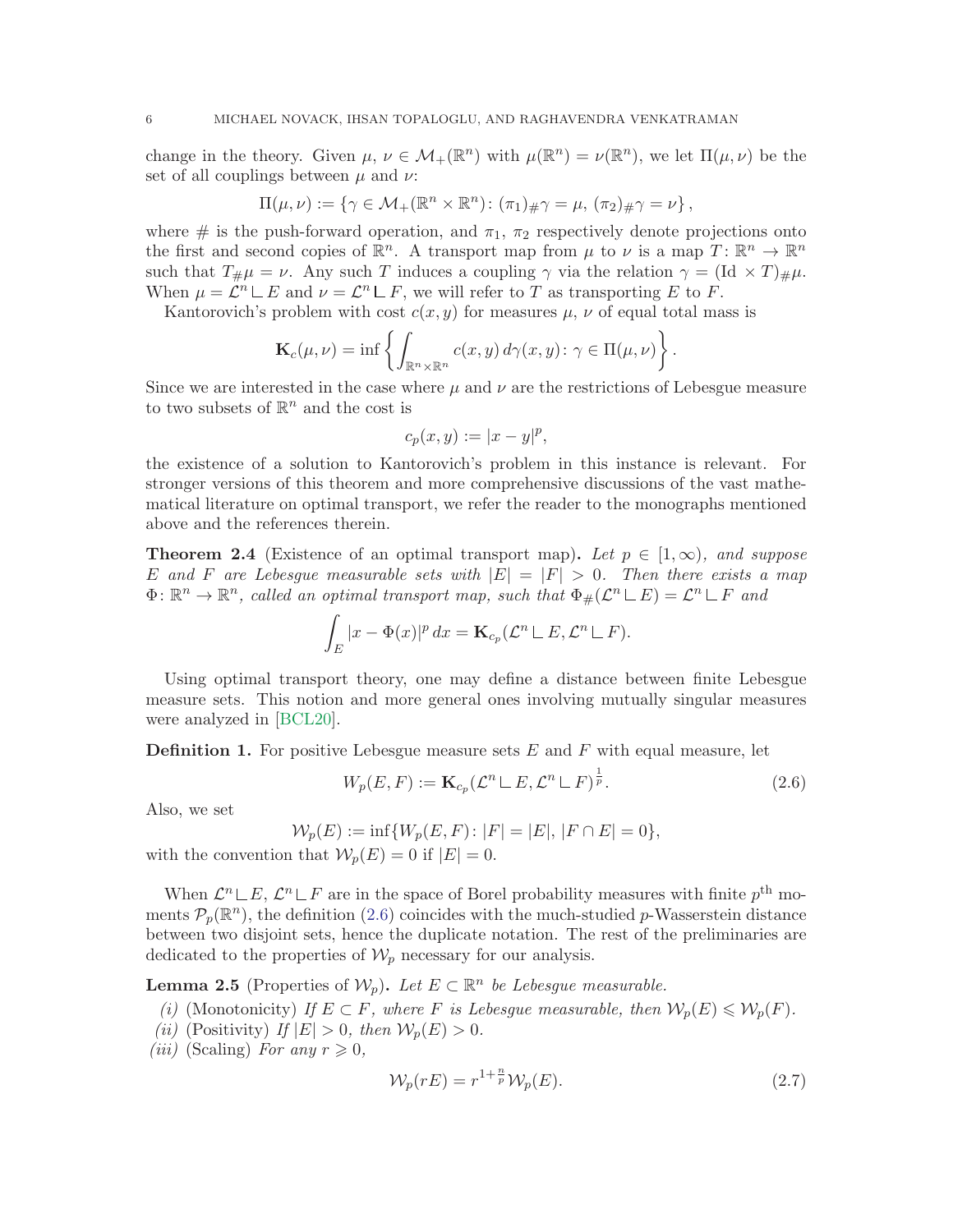(iv) ( $L^q$ -bound) There exists  $C_n$  such that

<span id="page-6-2"></span>
$$
\mathcal{W}_p(E) \leqslant C_n |E|^{\frac{1}{p} + \frac{1}{n}};
$$

(cf.  $[XZ21, Equation 4.2]$  $[XZ21, Equation 4.2]$  for the same statement when E is bounded).

*Proof.* Items (i) and (iii) follow immediately from the definition of  $\mathcal{W}_p$ . By (i), it suffices to prove (ii) in the case that  $|E| > 0$  and E is bounded. Suppose for a contradiction that  $F_m$  is such that  $\mathbf{K}_{c_p}(\mathcal{L}^n \sqcup E, \mathcal{L}^n \sqcup F_m) \to 0$ . In this case, E and  $F_m$  have finite  $p^{\text{th}}$ moments, so by the properties of the p-Wasserstein distance,  $W_p(E, F_m) \rightarrow 0$  implies that  $\mathcal{L}^n \_ F_m \stackrel{*}{\rightharpoonup} \mathcal{L}^n \_ E$  (see for example [\[San15,](#page-18-0) Theorem 5.11]). But this is incompatible with  $|E \cap F_m| = 0$  and  $|E| = |F_m| > 0$ , so we have a contradiction.

For  $(iv)$ , by the scaling [\(2.7\)](#page-5-1), it is enough to prove the claim when  $|E|=1$ . Divide  $\mathbb{R}^n$ into disjoint cubes  $Q_j$  of volume 2. For each j, since  $|Q_j| = 2$  and  $|E \cap Q_j| \leq 1$ , we can find  $F_j \subset Q_j$  such that  $|F_j| = |Q_j \cap E|$  and  $|F_j \cap E| = 0$ . Let  $T_j$  transport  $E \cap Q_j$  onto  $F_j$ , and set  $F = \bigcup_j F_j$ . Then it is easy to see that the map T defined by

$$
T(x) = \begin{cases} T_j(x) & \text{if } x \in E \cap Q_j, \\ T_1(x) & \text{if } x \notin E \end{cases}
$$

transports E onto F and satisfies  $|x - T(x)| \leq d$ iam  $(Q_i)$  for  $x \in E \cap Q_i$ . Thus

$$
\mathcal{W}_p(E) \leqslant \left(\int_E |x - T(x)|^p \, dx\right)^{\frac{1}{p}} \leqslant C_n,
$$

since diam( $Q_i$ ) =:  $C_n$ , independent of j, and  $|E|=1$ . The claim follows.

<span id="page-6-0"></span>**Proposition 2.6** (Continuity of  $\mathcal{W}_p$  with respect to  $L^1$ -convergence). There exists  $C_{n,p}$ such that for any  $|E|, |E|$ ,

$$
\left| \mathcal{W}_p^p(\tilde{E}) - \mathcal{W}_p^p(E) \right| \leq C_{n,p} \max\{|E|^{\frac{p}{n}}, |\tilde{E}|^{\frac{p}{n}}\} |E \triangle \tilde{E}| \tag{2.8}
$$

and

<span id="page-6-1"></span>
$$
\left| \mathcal{W}_p(\tilde{E}) - \mathcal{W}_p(E) \right| \leq C_{n,p} \max \{ \mathcal{W}_p^{1-p}(E), \mathcal{W}_p^{1-p}(\tilde{E}) \} \max \{ |E|^{\frac{p}{n}}, |\tilde{E}|^{\frac{p}{n}} \} |E \triangle \tilde{E}|.
$$
 (2.9)

Remark 2.7. When E and F are both bounded with unit measure, Proposition [2.6](#page-6-0) is contained in [\[BCL20,](#page-17-0) Lemma 4.5].

*Proof of Proposition [2.6.](#page-6-0)* First we demonstrate how  $(2.9)$  follows from  $(2.8)$ . By applying the mean value theorem to the function  $t \mapsto t^{1/p}$ , we deduce that

<span id="page-6-3"></span>
$$
\left| \mathcal{W}_p(\tilde{E}) - \mathcal{W}_p(E) \right| \leq \frac{1}{p} \max \{ \mathcal{W}_p^{1-p}(E), \mathcal{W}_p^{1-p}(\tilde{E}) \} \left| \mathcal{W}_p^p(\tilde{E}) - \mathcal{W}_p^p(E) \right|.
$$

The bound [\(2.9\)](#page-6-1) follows immediately from this equation and [\(2.8\)](#page-6-2).

It remains to prove [\(2.8\)](#page-6-2). Without loss of generality,

$$
\mathcal{W}_p^p(\tilde{E}) \geqslant \mathcal{W}_p^p(E). \tag{2.10}
$$

We may also assume that

<span id="page-6-4"></span>
$$
|\tilde{E}| = 1; \tag{2.11}
$$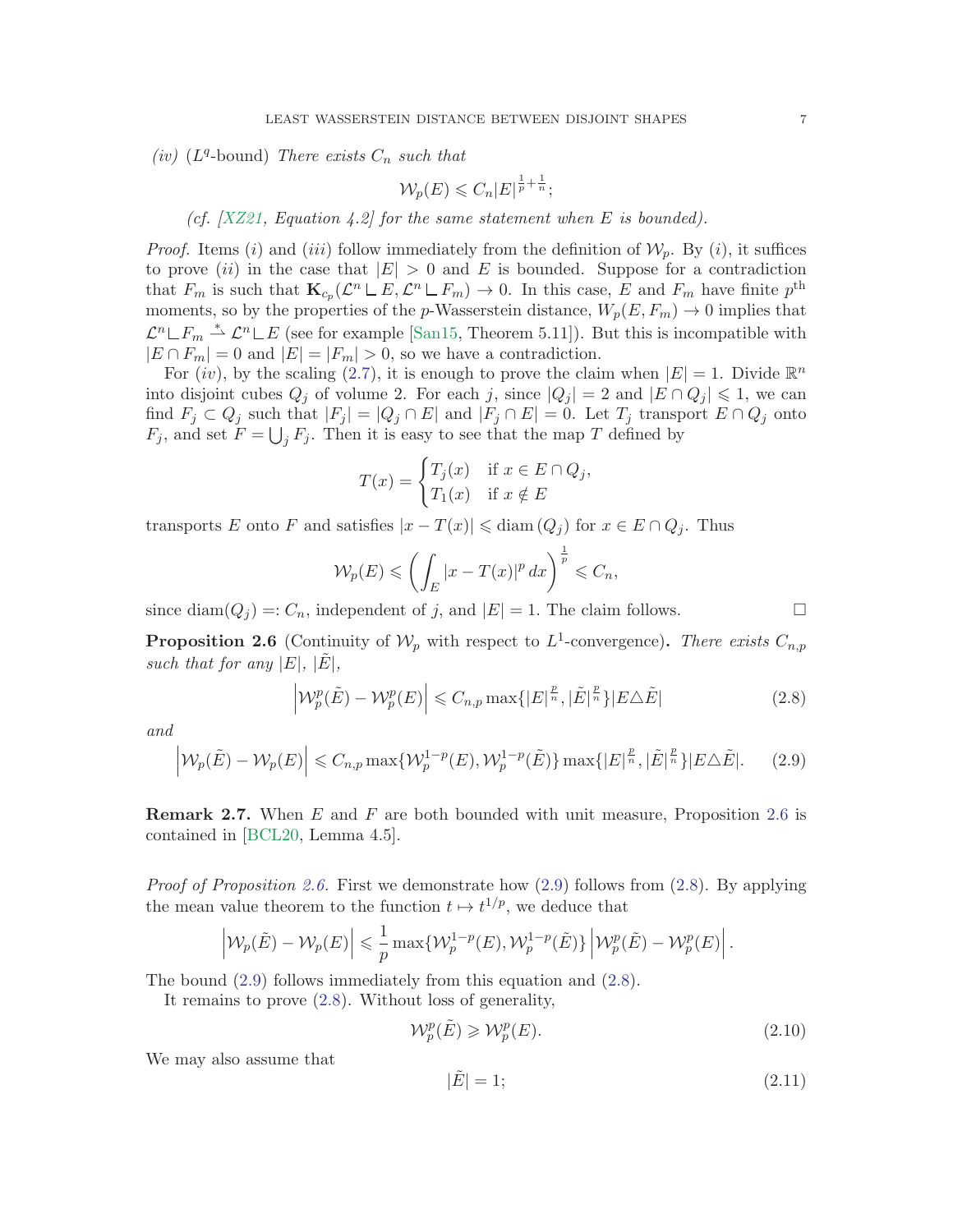the full case then follows from rescaling. Fix any F with  $|F| = |E|$  and  $|F \cap E| = 0$ . If we can show that

<span id="page-7-0"></span>
$$
\mathcal{W}_p^p(\tilde{E}) - W_p^p(E, F) \leq C_{n,p} \max\{|E|^{\frac{p}{n}}, 1\} |E \triangle \tilde{E}|,
$$
\n(2.12)

then, in light of [\(2.10\)](#page-6-3), taking the infimum over F disjoint from E gives [\(2.8\)](#page-6-2) when  $|E|=1$ .

To show [\(2.12\)](#page-7-0) under the assumptions [\(2.10\)](#page-6-3) and [\(2.11\)](#page-6-4), first consider the case that

 $|E| \geqslant 2.$ 

Then since  $|\tilde{E}| = 1$ , we have  $|E \triangle \tilde{E}| \geq 1$ , so that

<span id="page-7-1"></span>
$$
\max\{|E|^{\frac{p}{n}},1\}|E\triangle\tilde{E}|\geqslant 2^{\frac{p}{n}}.\tag{2.13}
$$

In addition,

$$
\mathcal{W}_p^p(\tilde{E}) - W_p^p(E, F) \leqslant \mathcal{W}_p^p(\tilde{E}) \leqslant C_{n,p},
$$

which together with [\(2.13\)](#page-7-1) gives [\(2.12\)](#page-7-0) after suitably modifying  $C_{n,p}$ . For the rest of the proof of [\(2.12\)](#page-7-0), we therefore assume that

$$
|E| \leqslant 2.\tag{2.14}
$$

Let  $\Phi$  be an optimal transport map from E to F, which exists by Theorem [2.4.](#page-5-2) The idea is to modify  $\Phi$  to create a transport map  $\Phi$  for  $E$  (to a set of the appropriate measure), which allows for comparison between  $\mathcal{W}_p^p(\tilde{E})$  and  $W_p^p(E, F)$ . When  $x \in E \cap \tilde{E}$  and  $\Phi(x) \notin \tilde{E}$ , we can define  $\Phi$  simply by using  $\Phi$ :

$$
\tilde{\Phi}(x) = \Phi(x) \quad \text{if } x \in \tilde{E} \cap E \cap \Phi^{-1}(F \cap \tilde{E}^c). \tag{2.15}
$$

For the rest of the points in  $\tilde{E}$ , we must make a new definition. We partition  $\mathbb{R}^n$  into cubes  $Q_i$  of volume 4. Since  $|Q_i \setminus (\tilde{E} \cup F)| \geq 1$  and  $|\tilde{E}| = 1$ , there exist measurable sets  $D_j \subset Q_j$  such that

<span id="page-7-2"></span>
$$
D_j \cap \tilde{E} = \emptyset = D_j \cap F
$$
 and  $|D_j| = |Q_j \cap \tilde{E} \cap (E^c \cup \Phi^{-1}(F \cap \tilde{E}))| \leq 1.$ 

We may obtain optimal transport maps  $\Phi_j$  from  $Q_j \cap \tilde{E} \cap (E^c \cup \Phi^{-1}(F \cap \tilde{E}))$  to  $D_j$  and define

$$
\tilde{\Phi}(x) = \Phi_j(x) \quad \text{if } x \in Q_j \cap \tilde{E} \cap (E^c \cup \Phi^{-1}(F \cap \tilde{E})).
$$

Before estimating the energy difference, we note that since  $\Phi$  is a transport map and  $F \subset E^c$ ,

<span id="page-7-3"></span>
$$
|\tilde{E} \cap \Phi^{-1}(F \cap \tilde{E})| \leqslant |\Phi^{-1}(\tilde{E} \cap F)| = |\tilde{E} \cap F| \leqslant |\tilde{E} \cap E^{c}|.
$$
\n(2.16)

Then

$$
\mathcal{W}_p^p(\tilde{E}) - W_p^p(E, F) \leq \int_{\tilde{E}} |x - \tilde{\Phi}(x)|^p dx - \int_E |x - \Phi(x)|^p dx
$$
  
\n
$$
\leq \sum_j \int_{Q_j \cap \tilde{E} \cap (E^c \cup \Phi^{-1}(F \cap \tilde{E}))} |x - \Phi_j(x)|^p dx
$$
  
\n
$$
\leq \sum_j \text{diam}(Q_j)^p (|Q_j \cap \tilde{E} \cap E^c| + |Q_j \cap \tilde{E} \cap \Phi^{-1}(F \cap \tilde{E})|)
$$
  
\n
$$
= \text{diam}(Q_j)^p (|\tilde{E} \cap E^c| + |\tilde{E} \cap \Phi^{-1}(F \cap \tilde{E})|)
$$
  
\n(2.16)  
\n
$$
\leq 2 \text{diam}(Q_j)^p |\tilde{E} \triangle E|. \tag{2.17}
$$

Since  $1 \n\t\leq \max\{|E|^{\frac{p}{n}}, 1\} \leq 2^{\frac{p}{n}}$ , [\(2.17\)](#page-7-3) implies [\(2.12\)](#page-7-0). The proof is complete.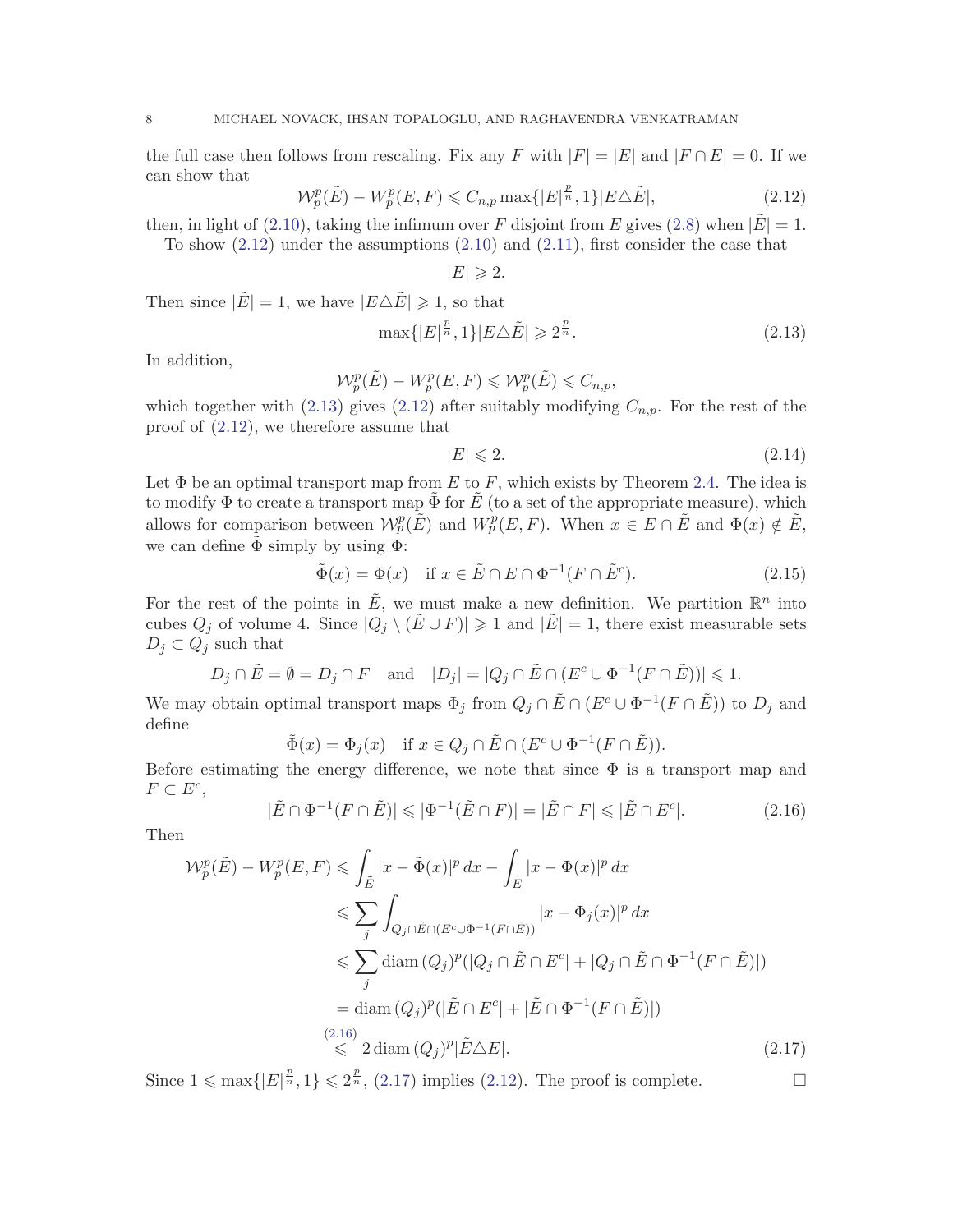<span id="page-8-0"></span>**Lemma 2.8** (Non-existence of minimizers for  $\mathcal{W}_n$ ). There exists a sequence  $\{(E_m, F_m)\}$ such that  $|E_m \cap F_m| = 0$ ,  $|E_m| = |F_m| = 1$ , and

<span id="page-8-1"></span>
$$
W_p(E_m, F_m) \to 0.
$$

Furthermore, for any sequence satisfying those three properties,

$$
P(E_m), P(F_m) \to \infty. \tag{2.18}
$$

*Proof.* We omit a full proof of the construction of such a sequence, which is straightforward. There are many ansatzes one could use; for example,  $E_m$  could be a single thin, arbitrarily long cylinder, and  $F_m$  a suitable tubular neighorhood. Alternatively,  $E_m$  and  $F_m$  could be suitably many disjoint arbitrarily small balls and corresponding annuli around them. The latter example may be viewed as an analogue of the microdroplet instability discovered in [\[LPS19\]](#page-18-12) in our static setting.

To prove [\(2.18\)](#page-8-1), assume for contradiction that  $W_p(E_m, F_m) \to 0$  but  $\limsup P(E_m)$  $\infty$ . By Remark [2.2,](#page-4-0) the uniform perimeter bound implies that, up to translations which we ignore, there exists a set E with  $|E \cap B(0,1)| > 0$  and  $E_m \stackrel{\text{loc}}{\rightarrow} E$ . Therefore,  $E_m \cap B(0,1) \rightarrow$  $E \cap B(0,1)$ , and so by the L<sup>1</sup>-continuity of  $\mathcal{W}_p$ ,

$$
0 < \mathcal{W}_p(E \cap B(0, 1)) = \liminf_{m \to \infty} \mathcal{W}_p(E_m \cap B(0, 1)) \leq \liminf_{m \to \infty} \mathcal{W}_p(E_m, F_m) = 0.
$$

We have thus arrived at a contradiction. The proof that  $P(F_m)$  diverges is the same.  $\Box$ 

The last preliminary result is drawn from [\[BCL20\]](#page-17-0) and [\[XZ21\]](#page-18-2).

<span id="page-8-2"></span>**Theorem 2.9.** Let  $E$  be a bounded Lebesgue measurable set.

(i) [\[BCL20,](#page-17-0) Theorem 3.21] There exists a Lebesgue measurable set F with  $|F| = |E|$ and  $|E \cap F| = 0$  and an optimal transport map  $\Phi$  from E to F such that

$$
W_p(E, F) = \mathcal{W}_p(E).
$$

(ii) [\[XZ21,](#page-18-2) Lemma 4.3] There exists  $C_n$  such that for  $\mathcal{L}^n$ -a.e.  $x \in E$ ,

$$
|x - \Phi(x)| \leqslant C_n |E|^{\frac{1}{n}}.
$$

<span id="page-8-3"></span>**Remark 2.10** (Additivity of  $\mathcal{W}_p$ ). Arguing directly from items (i) and (ii) of the above theorem, it follows that if  $E_1, \ldots, E_K$  are bounded sets such that

$$
dist(E_k, E_{k'}) \geqslant 2C_n \max_{1 \leqslant j \leqslant K} |E_j|^{\frac{1}{n}} \quad \text{for } k \neq k',
$$

then the sets  $F_k$  minimizing  $W_p(E_k, F_k)$  are pairwise disjoint and

$$
W_p\left(\bigcup_k E_k, \bigcup_k F_k\right) = \mathcal{W}_p\left(\bigcup_{k=1}^K E_k\right) = \sum_{k=1}^K \mathcal{W}_p(E_k) = \sum_{k=1}^K W_p(E_k, F_k).
$$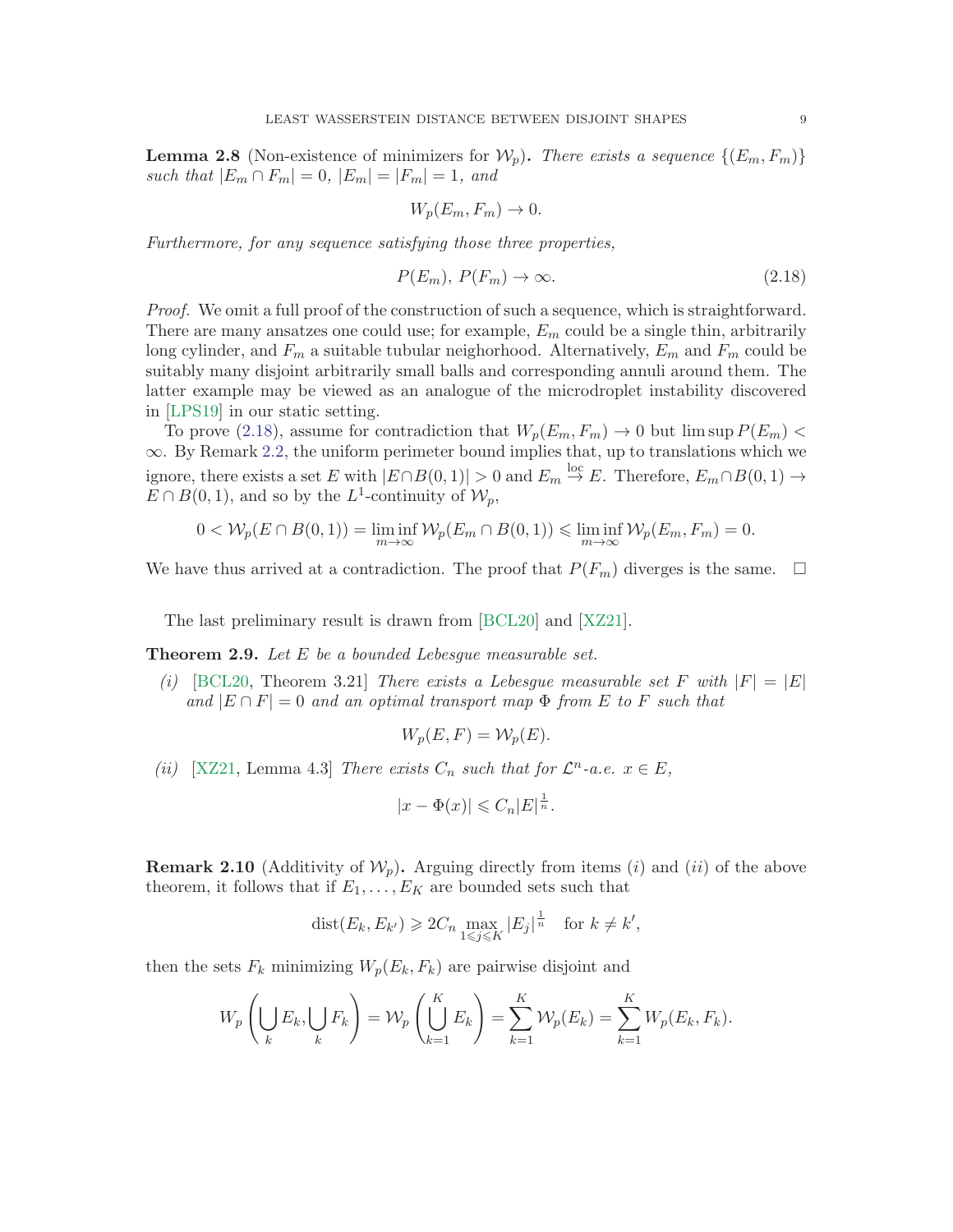3. Proof of Theorem [1.1](#page-1-0)

We write the main functional as

$$
\mathcal{G}(E) := P(E) + \lambda \mathcal{W}_p(E),\tag{3.1}
$$

where  $\mathcal{W}_p$  is given as in Definition [1.](#page-5-3)

Proof of Theorem [1.1.](#page-1-0) We prove this theorem in multiple steps.

Step one: First, we extract a nontrivial set  $E^0$  which is the limit of sets  $E_m$  corresponding to a minimizing sequence  $\{E_m\}_m$  with

<span id="page-9-1"></span>
$$
P(E_m) + \lambda \mathcal{W}_p(E_m) \leq \inf \mathcal{G} + \frac{1}{m}.
$$
\n(3.2)

From this inequality we have the immediate upper bound

<span id="page-9-2"></span>
$$
P(E_m) \leq 1 + \inf \mathcal{G}.\tag{3.3}
$$

on the perimeters. Since in addition  $|E_m| = 1$  for all m, we may then apply the nucleation lemma and compactness as in Remark [2.2.](#page-4-0) Therefore, up to a subsequence which we do not relabel and translations which, without loss of generality, are trivial, there exists a set  $E^0$  with

$$
0 \stackrel{(2.3)}{<} |E^0| \leq 1,
$$
  

$$
E_m \stackrel{\text{loc}}{\rightarrow} E^0 \quad \text{in } \mathbb{R}^n.
$$

Step two: Here we identify  $\delta, \alpha > 0$  such that if  $\tilde{E}_m$  is any set with  $|E_m \triangle \tilde{E}_m| \leq \delta$ , then

<span id="page-9-0"></span>
$$
\left| \mathcal{W}_p(E_m) - \mathcal{W}_p(\tilde{E}_m) \right| \leq C_{n,p} \alpha^{1-p} |E_m \triangle \tilde{E}_m|.
$$
\n(3.4)

We first observe that by the uniform perimeter bound and Lemma [2.8](#page-8-0) we can consider

$$
\alpha := \inf_{m} \mathcal{W}_p(E_m) > 0. \tag{3.5}
$$

Due to the continuity of  $\mathcal{W}_p$  with respect to  $L^1$ -convergence from [\(2.8\)](#page-6-2), we may choose  $0 < \delta \leq 1$  small enough so that if  $|E_m \triangle E_m| \leq \delta$ ,

$$
\mathcal{W}_p^p(\tilde{E}_m) \geq \mathcal{W}_p^p(E_m) - C_{n,p} \max\{|E_m|^{\frac{p}{n}}, |\tilde{E}_m|^{\frac{p}{n}}\}|E_m \triangle \tilde{E}_m|
$$
  

$$
\geq \alpha^p - C_{n,p}(1+\delta)^{\frac{p}{n}} \delta
$$
  

$$
\geq \frac{\alpha^p}{2^p}.
$$

Then since  $\mathcal{W}_p(E_m)$  and  $\mathcal{W}_p(\tilde{E}_m)$  are both bounded from below by  $\alpha/2$ , [\(2.9\)](#page-6-1) gives

$$
\left| \mathcal{W}_p(\tilde{E}_m) - \mathcal{W}_p(E_m) \right| \leq C_{n,p} \max \{ \mathcal{W}_p^{1-p}(E_m), \mathcal{W}_p^{1-p}(\tilde{E}_m) \} \max \{ |E_m|^{\frac{p}{n}}, |\tilde{E}_m|^{\frac{p}{n}} \} |E_m \triangle \tilde{E}_m |
$$
  

$$
\leq C_{n,p} \alpha^{1-p} 2^{p-1} (1+\delta)^{\frac{p}{n}} |E_m \triangle \tilde{E}_m |.
$$

Upon recalling that  $\delta \leq 1$  and modifying  $C_{n,p}$ , we have shown [\(3.4\)](#page-9-0).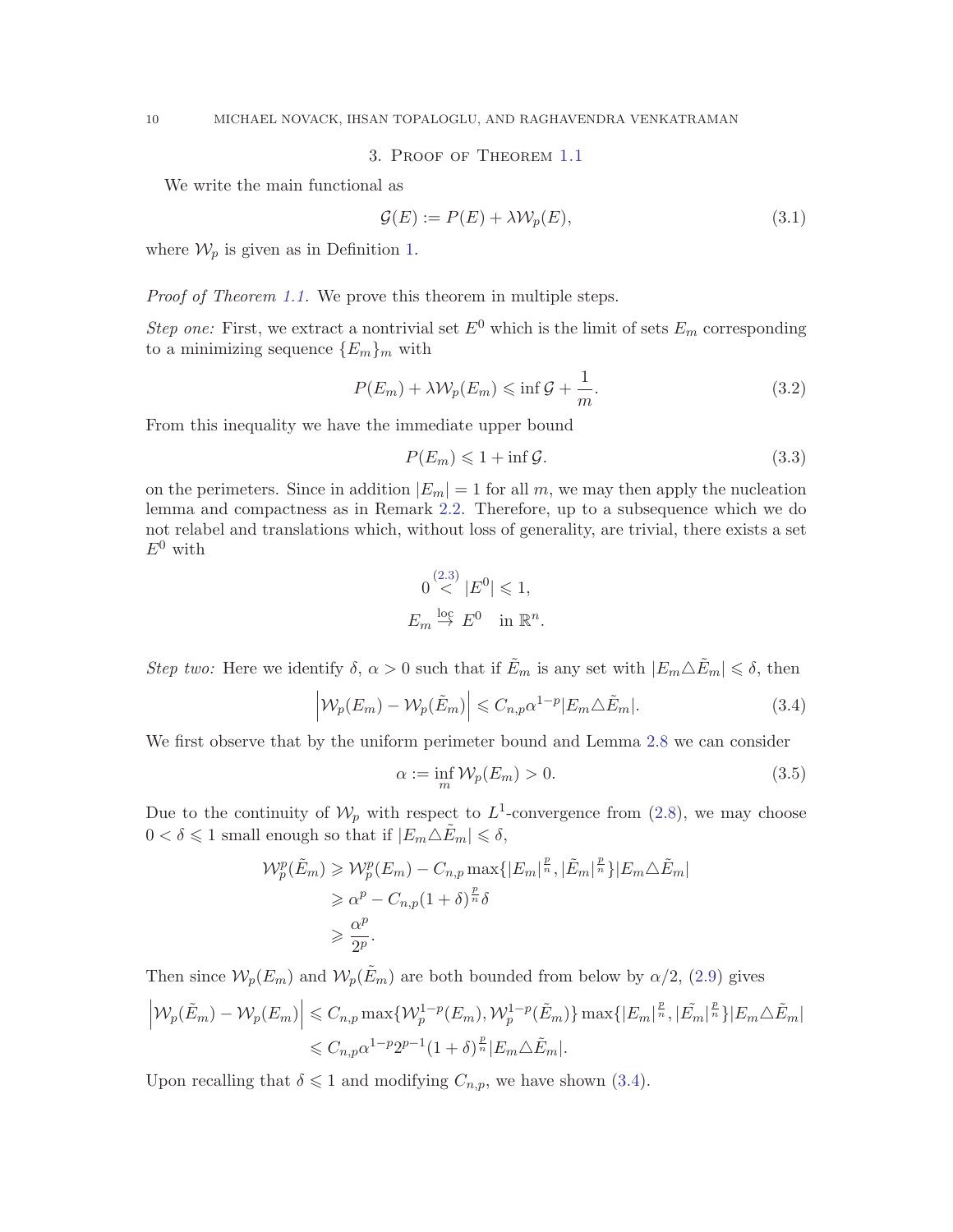Step three: In this step, we utilize  $(3.4)$  and Lemma [2.3,](#page-4-2) the volume-fixing variations lemma, to show that there exists  $r_0$  and  $\Lambda > 0$  such that for all m large enough,  $E_m$ satisfies the inequality

<span id="page-10-0"></span>
$$
P(E_m) \leqslant P(\tilde{E}_m) + \Lambda |E_m \triangle \tilde{E}_m| + \frac{1}{m} \quad \text{if } E_m \triangle \tilde{E}_m \subset C \ B(x, r), \ 0 < r < r_0. \tag{3.6}
$$

Fix x and consider  $\tilde{E}_m$  with  $E_m \triangle \tilde{E}_m \subset B(x, r)$ , with  $r < r_0$  to be determined shortly. Since  $|\tilde{E}_m|$  is not necessarily 1, we proceed using Lemma [2.3.](#page-4-2) Let  $y_1, y_2 \in \partial^*(E^0)$  and  $\eta > 0$  be such that

$$
\mathcal{H}^{n-1}(\partial^*(E^0) \cap B(y_i, \eta)) > 0
$$

for  $i = 1, 2$  and

<span id="page-10-1"></span>
$$
B(y_1, \eta) \cap B(y_2, \eta) = \emptyset.
$$

We apply the volume-fixing variations lemma with the choice of  $A = B(y_i, \eta)$ , yielding  $\sigma_0$ and  $C_0$  such that for any  $|\sigma| < \sigma_0$  and  $i = 1, 2$ , there exists  $G_m^i$  with  $G_m^i \triangle E_m \subset C$   $B(y_i, \eta)$ and

$$
|G_m \cap B(y_i, \eta)| = |E_m \cap B(y_i, \eta)| + \sigma,
$$
  

$$
|G_m \triangle E_m| \le C_0 |\sigma|, \text{ and } |P(G_m; B(y_i, \eta)) - P(E_m; B(y_i, \eta))| \le C_0 |\sigma|.
$$
 (3.7)

Up to further decreasing  $\sigma_0$ , we may assume that

$$
\max\{1, C_0\}\sigma_0 < \delta/2. \tag{3.8}
$$

Choose  $r_0$  such that

<span id="page-10-2"></span>
$$
\omega_n r_0^n < \sigma_0 \tag{3.9}
$$

and for every  $z \in \mathbb{R}^n$ ,  $B(z, r_0)$  is disjoint from at least one of  $B(y_i, \eta)$ . Therefore, for at least one of  $i = 1, 2$ ,

$$
B(x,r)\cap B(y_i,\eta)=\emptyset;
$$

let us assume without loss of generality that it is  $y_1$ . We introduce the sets

<span id="page-10-4"></span>
$$
\overline{E}_m = (E_m \cap B(x, r)^c \cap B(y_1, \eta)^c) \cup ((G_m^1 \cap B(y_1, \eta)) \cup (\tilde{E}_m \cap B(x, r)),
$$
\n(3.10)

where  $G_m^1$  is chosen according to Lemma [2.3](#page-4-2) with

<span id="page-10-3"></span>
$$
\sigma_m := |E_m \cap B(x,r)| - |\tilde{E}_m \cap B(x,r)| \in (-\omega_n r^n, \omega_n r^n), \tag{3.11}
$$

so that

$$
|G_m^1 \cap B(y_1, \eta)| = |E_m \cap B(y_1, \eta)| + |E_m \cap B(x, r)| - |\tilde{E}_m \cap B(x, r)|.
$$

This ensures that

$$
|\overline{E}_m| = |E_m| - |E_m \cap B(x, r)| - |E_m \cap B(y_1, \eta)| + |G_m^1 \cap B(y_1, \eta)| + |\tilde{E}_m \cap B(x, r)|
$$
  
\n
$$
= |E_m| - |E_m \cap B(x, r)| - |E_m \cap B(y_1, \eta)| + |E_m \cap B(y_1, \eta)| + |E_m \cap B(x, r)|
$$
  
\n
$$
- |\tilde{E}_m \cap B(x, r)| + |\tilde{E}_m \cap B(x, r)|
$$
  
\n
$$
= |E_m|
$$
  
\n
$$
= 1.
$$

By the triangle inequality and the formula  $\sigma_m = |E_m \cap B(x,r)| - |\tilde{E}_m \cap B(x,r)|$ , the bound  $|\sigma_m| \leqslant |E_m \triangle \tilde{E}_m|$  (3.12)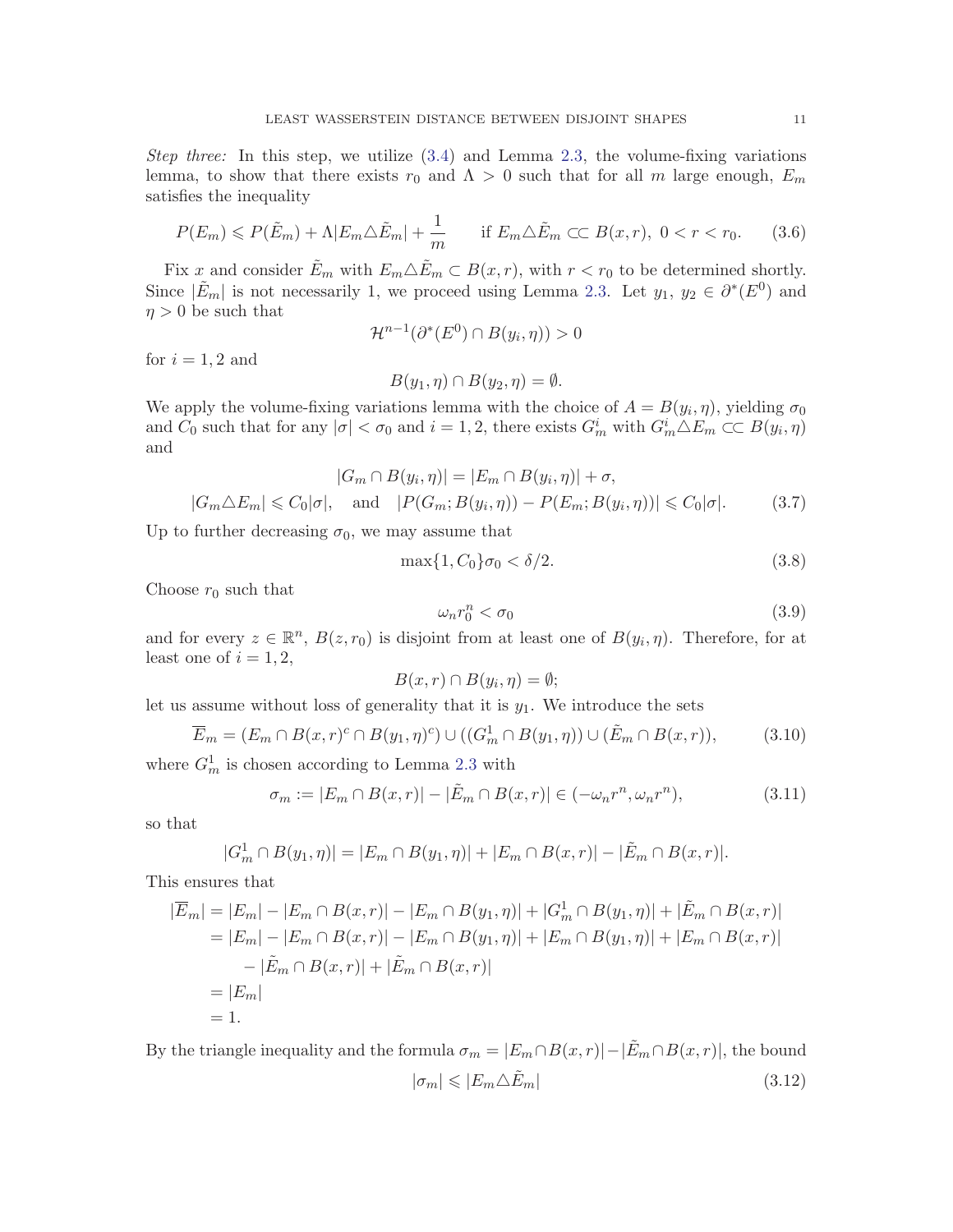holds as well. Furthermore, with the aid of [\(3.7\)](#page-10-1)–[\(3.9\)](#page-10-2), we may estimate  $|\overline{E}_m \triangle E_m|$  by

<span id="page-11-0"></span>
$$
|\overline{E}_m \triangle E_m| = |G_m^1 \triangle E_m| + |\tilde{E}_m \triangle E_m|
$$
  
\$\leq C\_0 |\sigma\_m| + \omega\_n r^n\$  
\$\leq \delta/2 + \delta/2\$.

The previous inequality implies that [\(3.4\)](#page-9-0) holds for  $E_m$  and  $\overline{E}_m$ , in which case

<span id="page-11-2"></span><span id="page-11-1"></span>
$$
\left| \mathcal{W}_p(E_m) - \mathcal{W}_m(\overline{E}_m) \right| \leq C_{n,p} \alpha^{1-p} |E_m \triangle \overline{E}_m|.
$$

Combining [\(3.13\)](#page-11-0) and the fact that  $|\sigma_m| \leqslant |E_m \triangle \tilde{E}_m|$ , we have

$$
\left| \mathcal{W}_p(E_m) - \mathcal{W}_m(\overline{E}_m) \right| \leq C_{n,p} \alpha^{1-p} (C_0 + 1) |\tilde{E}_m \triangle E_m|.
$$
 (3.14)

The last preliminary estimate before deriving  $(3.6)$  is a consequence of  $(3.7)$  and  $(3.11)$ :

$$
|P(E_m; B(y_1, \eta)) - P(\overline{E}_m; B(y_1, \eta))| \leq C_0 |\sigma_m| \leq C_0 |\tilde{E}_m \triangle E_m|.
$$
 (3.15)

Finally, since  $|\overline{E}_m|=1$ , we may test [\(3.2\)](#page-9-1) with  $\overline{E}_m$  and use [\(3.10\)](#page-10-4), [\(3.14\)](#page-11-1), and [\(3.15\)](#page-11-2) to obtain

$$
P(E_m) \leqslant P(\overline{E}_m) + \lambda \mathcal{W}_p(\overline{E}_m) - \lambda \mathcal{W}_p(E_m) + \frac{1}{m}
$$
  
=  $P(\tilde{E}_m; B(y_1, \eta)^c) + P(\overline{E}_m; B(y_1, \eta)) - P(E_m; B(y_1, \eta)) + \lambda \mathcal{W}_p(\overline{E}_m) - \lambda \mathcal{W}_p(E_m) + \frac{1}{m}$   
 $\leqslant P(\tilde{E}_m) + C_0 |\tilde{E}_m \Delta E_m| + \lambda C_{n,p} \alpha^{1-p} (C_0 + 1) |\tilde{E}_m \Delta E_m| + \frac{1}{m}.$ 

Taking  $\Lambda := C_0 + \lambda C_{n,p} \alpha^{1-p} (C_0 + 1)$ , we have shown [\(3.6\)](#page-10-0).

Step four: Here we use [\(3.6\)](#page-10-0) to prove that there exist  $C_n$ ,  $r_1 > 0$  such that any positive measure set E which is the  $L_{\text{loc}}^1$ -limit of translates  $E_m - y_m$  for a sequence  $\{y_m\}$  satisfies:

<span id="page-11-3"></span>
$$
|E \cap B(x,r)| \geq C_n r^n \quad \forall x \in \partial^* E, r < r_1. \tag{3.16}
$$

Since  $|E| \leq 1$ , such a lower density estimate implies that  $\partial^* E$  and E are bounded. For the proof of [\(3.16\)](#page-11-3), to simplify the notation, assume that  $y_m = 0$  for all m.

We set

<span id="page-11-5"></span>
$$
u_m(r) = |E_m \cap B(x,r)|, \quad u(r) = |E \cap B(x,r)|.
$$

The coarea formula implies that for almost every  $r$ ,

$$
u'_m(r) = \mathcal{H}^{n-1}(E_m \cap \partial B(x,r)) \quad \text{and} \quad u'(r) = \mathcal{H}^{n-1}(E \cap \partial B(x,r)),
$$

while the  $L^1_{\text{loc}}$ -convergence of  $E_m$  to  $E$  permits us to extract a subsequence such that

<span id="page-11-4"></span>
$$
u'_m(r) \to u'(r) \quad \text{for almost every } r. \tag{3.17}
$$

Furthermore, except for a measure zero set of r values which can be made independent of m, we have the identities

$$
P(E_m) = P(E_m; B(x, r)) + P(E_m; \overline{B(x, r)}^c),
$$
\n
$$
P(E_m \cap B(x, r)) = P(E_m; B(x, r)) + \mathcal{H}^{n-1}(E_m \cap \partial B(x, r)),
$$
\n
$$
P(E_m \setminus B(x, r)) = P(E_m; \overline{B(x, r)}^c) + \mathcal{H}^{n-1}(E_m \cap \partial B(x, r)),
$$
\n(3.18)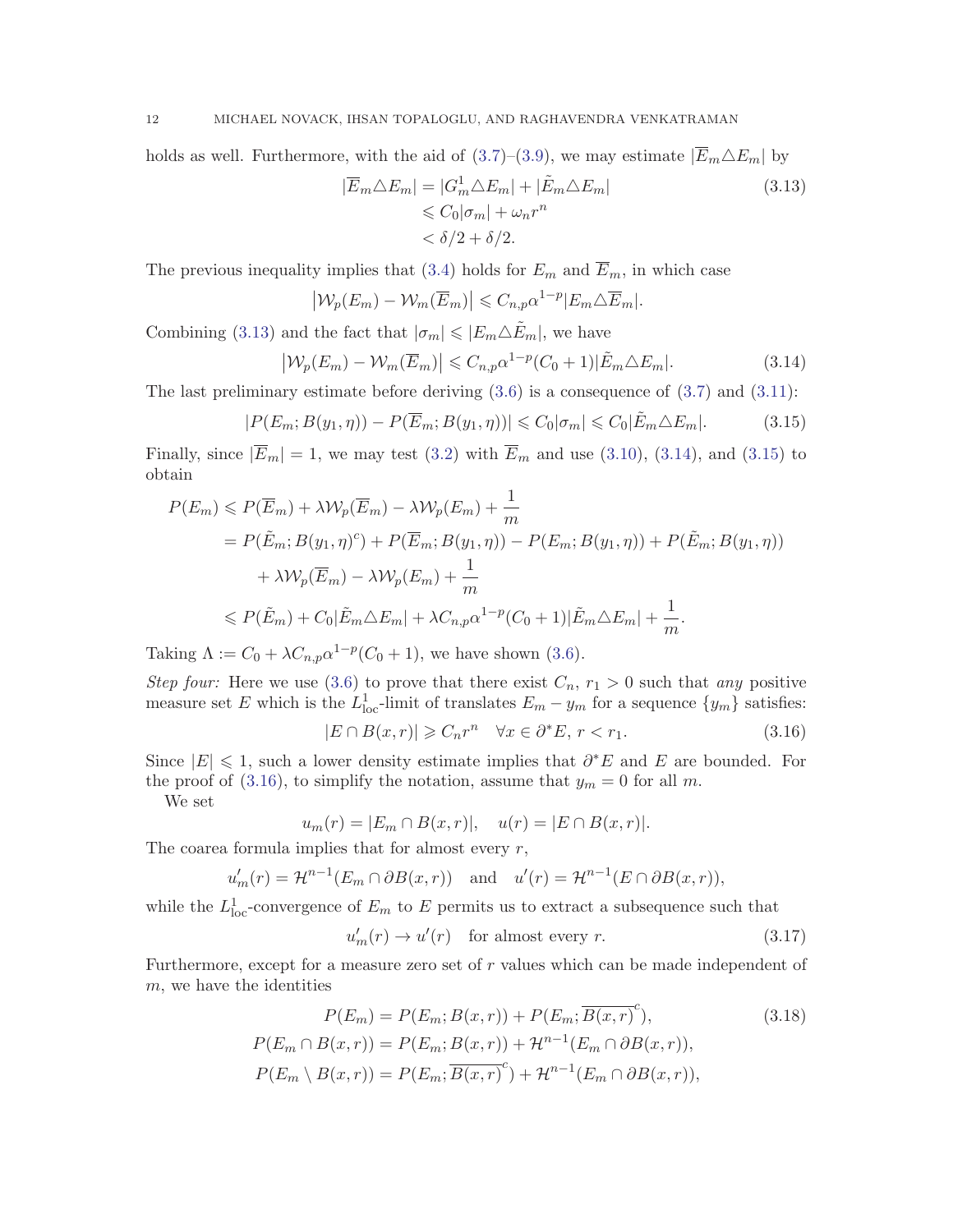and similarly for E. Therefore, for almost every  $r < r_1$ , with  $r_1 \in (0, r_0)$  to be fixed shortly, testing [\(3.6\)](#page-10-0) with  $\tilde{E}_m = E_m \setminus B(x,r)$  yields

$$
P(E_m; B(x, r)) + P(E_m; \overline{B(x, r)}^c)
$$
  
=  $P(E_m)$   

$$
\leq P(E_m \setminus B(x, r)) + \Lambda |E_m \cap B(x, r)| + \frac{1}{m}
$$
  
=  $P(E_m; \overline{B(x, r)}^c) + \mathcal{H}^{n-1}(E_m \cap \partial B(x, r)) + \Lambda |E_m \cap B(x, r)| + \frac{1}{m}.$ 

We add  $\mathcal{H}^{n-1}(E_m \cap \partial B(x,r)) - P(E_m; \overline{B(x,r)}^c)$  to both sides, arriving at

$$
P(E_m; B(x,r)) + \mathcal{H}^{n-1}(E_m \cap \partial B(x,r))
$$
  
\$\leq 2\mathcal{H}^{n-1}(E\_m \cap \partial B(x,r)) + \Lambda |E\_m \cap B(x,r)| + \frac{1}{m}\$

The Euclidean isoperimetric inequality and [\(3.18\)](#page-11-4) imply that for almost every  $r < r_1$ ,

$$
n\omega_n^{\frac{1}{n}}u_m(r)^{\frac{n-1}{n}} = n\omega_n^{\frac{1}{n}}|E_m \cap B(x,r)|^{\frac{n-1}{n}}
$$
  
\n
$$
\leq P(E_m \cap B(x,r))
$$
  
\n
$$
= P(E_m; B(x,r)) + \mathcal{H}^{n-1}(E_m \cap \partial B(x,r))
$$
  
\n
$$
\leq 2\mathcal{H}^{n-1}(E_m \cap \partial B(x,r)) + \Lambda |E_m \cap B(x,r)| + \frac{1}{m}
$$
  
\n
$$
= 2u'_m(r) + \Lambda u_m + \frac{1}{m}.
$$
\n(3.19)

With the goal of absorbing  $\Lambda u_m$  into the left hand side, we note that

$$
\Lambda u_m \leqslant \frac{n\omega_n^{\frac{1}{n}}u_m(r)^{\frac{n-1}{n}}}{2} \iff u_m \leqslant \left(\frac{n\omega_n^{1/n}}{2\Lambda}\right)^n.
$$

Therefore, choosing  $r_1 \in (0, r_0)$  small enough so that

$$
u_m \leqslant \omega_n r_1^n \leqslant \left(\frac{n\omega_n^{1/n}}{2\Lambda}\right)^n,
$$

we have for almost every  $r < r_1$ 

$$
\Lambda u_m \leqslant \frac{n\omega_n^{\frac{1}{n}}u_m(r)^{\frac{n-1}{n}}}{2}.
$$

Plugging this into the differential inequality [\(3.19\)](#page-12-0) and passing to the limit  $m \to \infty$  using [\(3.17\)](#page-11-5), we may write

$$
\frac{n\omega_n^{\frac{1}{n}}u(r)^{\frac{n-1}{n}}}{2} = \lim_{m \to \infty} \frac{n\omega_n^{\frac{1}{n}}u_m(r)^{\frac{n-1}{n}}}{2}
$$

$$
\leq \lim_{m \to \infty} 2u'_m(r) + \frac{1}{m}
$$

$$
= 2u'(r)
$$

<span id="page-12-0"></span>.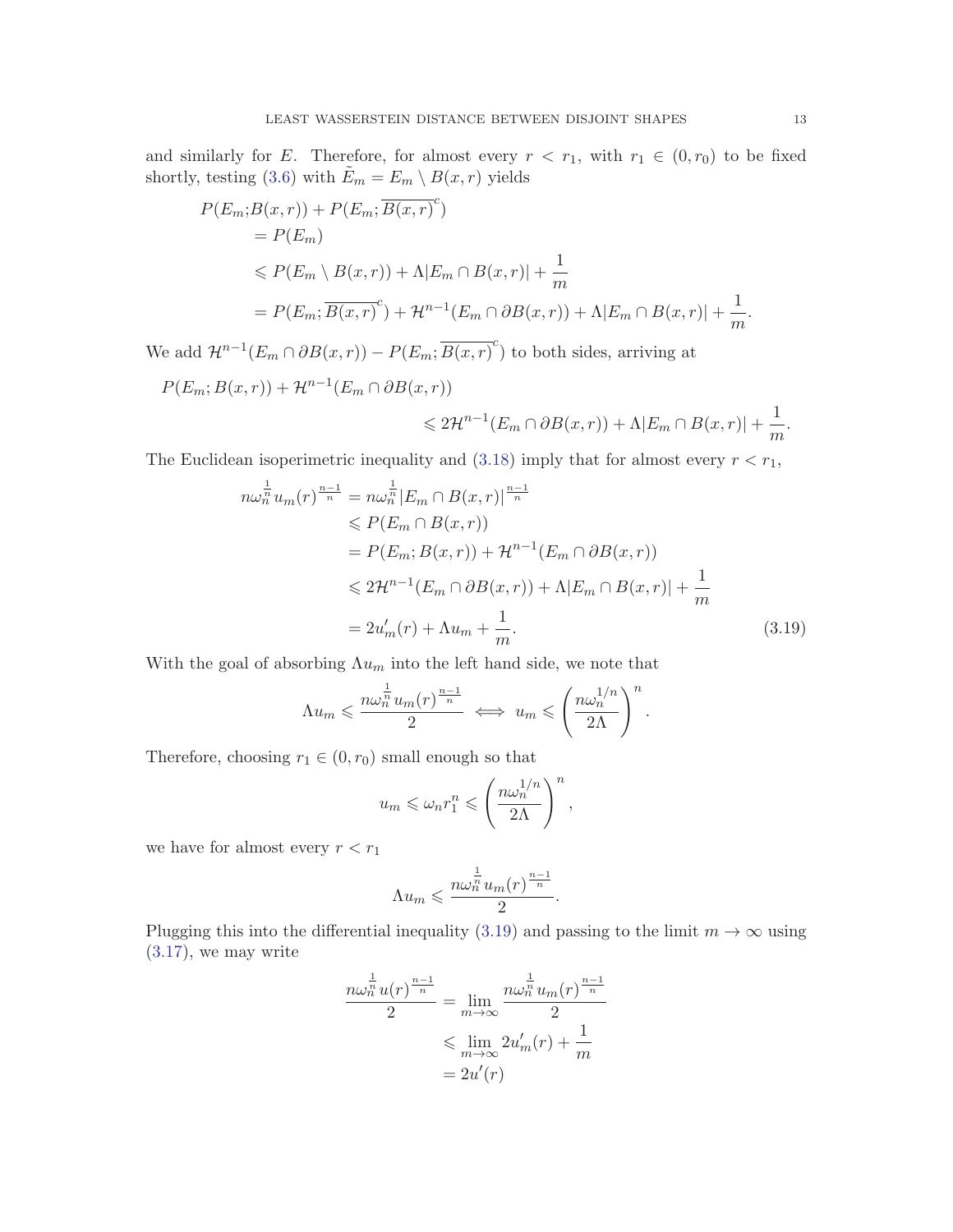for almost every  $r < r_1$ . The lower density estimate [\(3.16\)](#page-11-3) is achieved by dividing by  $u^{\frac{n-1}{n}}$ integrating this inequality.

Step five: In this step, we obtain finitely many, bounded, limiting sets  $E^k$  and sequences  ${x_m^k}$  such that  $E^k$  are  $L_{\text{loc}}^1$ -limits of translates  $E_m - x_m^k$  and satisfy

$$
\sum_{k} |E^{k}| = 1.
$$
\n(3.20)

To this end, apply the nucleation lemma again to  $E_m$  with

<span id="page-13-0"></span>
$$
\varepsilon_0 = \min\left\{1, \frac{1 + \inf \mathcal{G}}{2nc(n)}, C_n r_1^n\right\},\
$$

where  $C_n$  is the dimensional constant from the previous step, to locate points  $x_m^i$ ,  $1 \leqslant i \leqslant n$  $I(m)$  satisfying the conclusions of Lemma [2.1.](#page-3-0) The uniform bound [\(2.2\)](#page-4-3) on  $I(m)$  in terms of  $P(E_m)$ ,  $|E_m|$ , and  $\varepsilon_0$  implies that by restricting to a further subsequence, we can find  $I \in \mathbb{N}$  such that  $I(m) = I$  for each m. After passing to a further subsequence, we may safely assume that

$$
\lim_{m \to \infty} |x_m^i - x_m^j| =: d_{ij}
$$

exists for each pair  $(i, j) \in I \times I$ , with infinity as a possible limit, too. Next, we define equivalence classes of  $\{1, \ldots, I\}$  based on the relation

$$
i \equiv j \iff d_{ij} < \infty.
$$

Let  $K \leqslant I$  be the number of these equivalence classes, which partition  $\{1, \ldots, I\}$ . For each  $1 \leq k \leq K$  and  $m \in \mathbb{N}$ , let  $x_m^k := x_m^{i(k,m)}$  be a point from the family of points corresponding to  $E_m$  such that  $i(k, m)$  is a representative of the k-th equivalence class. Recall that due to [\(2.1\)](#page-3-1) and [\(3.3\)](#page-9-2),  $E_m - x_m^k$  satisfies

$$
|(E_m - x_m^k) \cap B(0,1)| \geqslant \left(c(n) \frac{\varepsilon_0}{P(E_m)}\right)^n \geqslant \left(c(n) \frac{\varepsilon_0}{1 + \inf \mathcal{G}}\right)^n.
$$

We can therefore find non-trivial sets of finite perimeter  $E^k$  such that

$$
E_m - x_m^k \stackrel{\text{loc}}{\to} E^k. \tag{3.21}
$$

Since the previous step implies that each  $E^k$  is bounded, there exists  $R_0$  such that

<span id="page-13-3"></span>
$$
E^k \subset B(0, R_0) \tag{3.22}
$$

for each  $1 \leq k \leq K$ . We may also take  $R_0$  to be large enough that

<span id="page-13-2"></span>
$$
\bigcup_{i \in \{1, \dots, I\} \colon i \equiv k} B(x_m^i, 2) \subset B(x_m^k, R_0) \tag{3.23}
$$

for all m; in other words  $B(x_m^k, R_0)$  contains all the balls at the m-th stage with indices in the same equivalence class as  $k$ .

It remains to show that

<span id="page-13-1"></span>
$$
\sum_{k=1}^{K} |E^k| = 1.
$$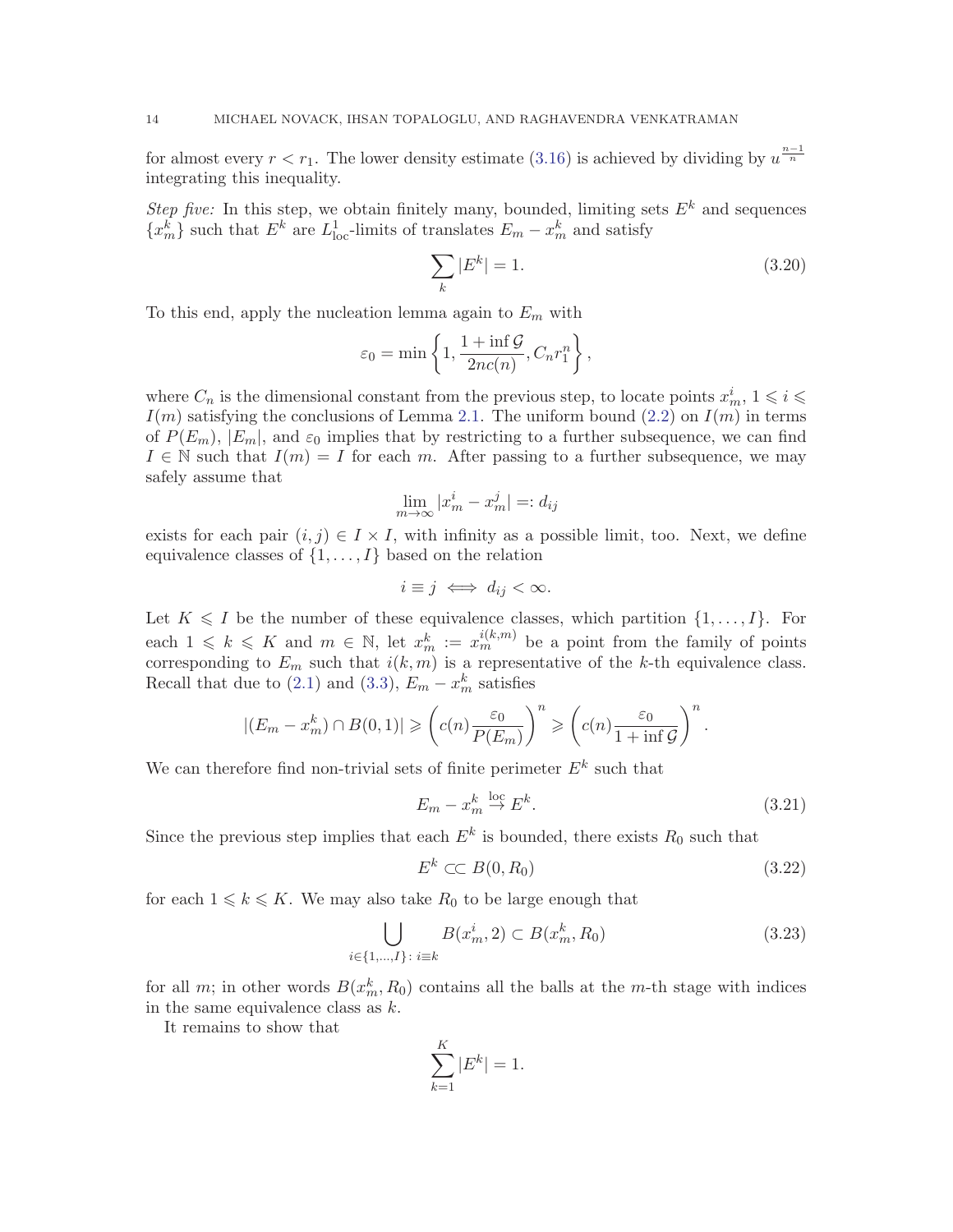We first show that  $\sum_{k=1}^{K} |E^k| \leq 1$ . If this were not the case, then

$$
\sum_{k=1}^{K} |E^k \cap B(0, R_0)| > 1.
$$
\n(3.24)

Now for large  $m$ , the sets

 $E_m \cap B(x_m^k, R_0)$ 

are pairwise disjoint since  $|x_m^k - x_m^{k'}| \to \infty$  if  $k \neq k'$ . By [\(3.21\)](#page-13-0) and [\(3.24\)](#page-13-1), it follows that

$$
\sum_{k=1}^{K} |E_m \cap B(x_m^k, R_0)| > \frac{1}{2} \left( 1 + \sum_{k=1}^{K} |E^k \cap B(0, R_0)| \right)
$$

for large m, which is impossible since  $|E_m| = 1$ . So

$$
\sum_{k=1}^{K} |E^k| \leq 1.
$$

Assume now for a contradiction that

<span id="page-14-1"></span>
$$
\sum_{k=1}^{K} |E^k| = 1 - \delta
$$

for some  $\delta > 0$ . Since  $E^k \subset B(0, R_0 + 2)$  and  $E_m \cap B(x_m^k, R_0 + 2)$  are disjoint for large enough  $m$ , it must then be the case that

$$
\left| E_m \setminus \left( \bigcup_k B(x_m^k, R_0 + 2) \right) \right| \geq \frac{\delta}{2}
$$

for large enough  $m$ . At the same time, the nucleation lemma at the beginning of this step with  $\varepsilon_0 \leqslant C_n r_1^n$  gave

$$
\left| E_m \setminus \bigcup_{1 \le i \le I} B(x_m^i, 2) \right| < \varepsilon_0 \le C_n r_1^n.
$$

Together with the assumption [\(3.23\)](#page-13-2) that  $\bigcup_i B(x_m^i, 2) \subset \bigcup_k B(x_m^k, R_0)$ , this yields

$$
\frac{\delta}{2} \leqslant \left| E_m \setminus \left( \bigcup_k B(x_m^k, R_0 + 2) \right) \right| < C_n r_1^n. \tag{3.25}
$$

Applying the nucleation lemma a final time to the sets  $E_m \setminus (\bigcup_k B(x_m^k, R_0 + 2))$ , we obtain finitely many points  $y_m^j$  fulfilling the conclusions of Lemma [2.1.](#page-3-0) We claim that it must be the case that

<span id="page-14-0"></span>
$$
|y_m^j - x_m^k| \to \infty. \tag{3.26}
$$

If  $\limsup_{m\to\infty} |y_m^j - x_m^k| < \infty$ , then the uniform bound from below on  $|B(y_m^j, 1) \cap E_m|$ and the fact that  $y_m^j \notin B(x_m^k, R_0 + 1)$  would imply that  $E^k \cap B(0, R_0)^c \neq \emptyset$ . However, this contradicts [\(3.22\)](#page-13-3). Next, by the compactness for sets of finite perimeter and the fourth step, we may find a measurable set E and  $R_1 > 0$  such that  $E \subset\subset B(0, R_1)$ ,  $E_m - y_m^1$  $\stackrel{\text{loc}}{\rightarrow} E,$ and

<span id="page-14-2"></span>
$$
|E| \geqslant C_n r_1^n. \tag{3.27}
$$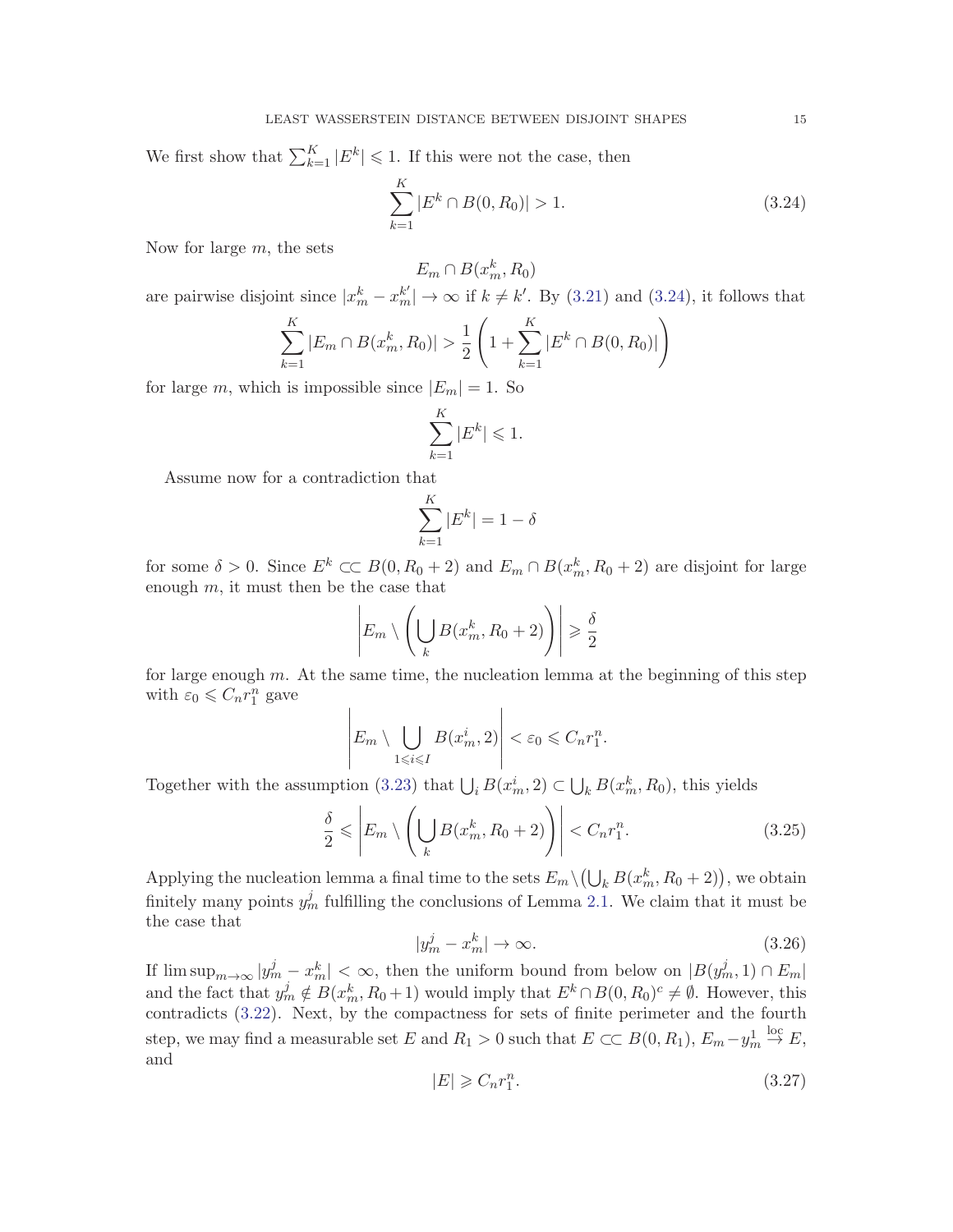Since E is compactly supported,  $|E_m \cap B(y_m^1, R_1)| \to |E|$ . But [\(3.26\)](#page-14-0) implies that  $B(y_m^1, R_1) \subset \left(\bigcup_k B(x_m^k, R_0 + 2)\right)^c$  for large m, and hence

$$
|E| = \lim_{m \to \infty} |E_m \cap B(y_m^1, R_1)|
$$
  
\$\leq\$  $\limsup_{m \to \infty}$   $\left| E_m \setminus \left( \bigcup_k B(x_m^k, R_0 + 2) \right) \right|$   
\$\leq\$  $C_n r_1^n$ .

This upper bound is at odds with the lower bound [\(3.27\)](#page-14-2), so we have derived a contradiction. Thus  $\sum_{k=1}^{K} |E^k| = 1$ .

Step six: At last we can prove Theorem [1.1.](#page-1-0) Let us choose any K points  $z_1, \ldots, z_K \in \mathbb{R}^n$ such that  $B(z_k, R_0 + C_n)$  are pairwise disjoint, where  $C_n$  is the dimensional constant from Theorem [2.9\(](#page-8-2)ii). We claim that

<span id="page-15-0"></span>
$$
\bigcup_{k=1}^K E^k + z_k
$$

is a minimizer. The choice of radius  $R_0 + C_n$  and Remark [2.10](#page-8-3) ensure that the sets  $F^k$ defined by

$$
\mathcal{W}_p(E^k + z_k) = W_p(E^k + z_k, F^k)
$$

are pairwise disjoint and

$$
\mathcal{W}_p\left(\bigcup_{k=1}^K E^k + z_k\right) = \sum_{k=1}^K \mathcal{W}_p(E^k).
$$

Appealing to the continuity result Proposition [2.6](#page-6-0) gives

$$
\lambda \mathcal{W}_p \left( \bigcup_{k=1}^K E^k + z_k \right) = \lambda \sum_{k=1}^K \mathcal{W}_p(E^k)
$$
  
=  $\lambda \lim_{m \to \infty} \sum_{k=1}^K \mathcal{W}_p((E_m - x_m^k) \cap B(0, R_0 + C_n))$   
 $\leq \lambda \liminf_{m \to \infty} \mathcal{W}_p(E_m),$  (3.28)

where the last inequality depends on Remark [2.10,](#page-8-3) the additivity of  $\mathcal{W}_p$  (which applies since the distance between the  $x_m^k$ 's goes to infinity as  $m \to \infty$ ). Next, the inequality

<span id="page-15-1"></span>
$$
\sum_{k=1}^{K} P(E^{k} + z_{k}) = \sum_{k=1}^{K} P(E^{k}; B(0, R_{0}))
$$
  

$$
\leq \liminf_{m \to \infty} \sum_{k=1}^{K} P(E_{m} - x_{m}^{k}; B(0, R_{0}))
$$
  

$$
\leq \liminf_{m \to \infty} P(E_{m})
$$
 (3.29)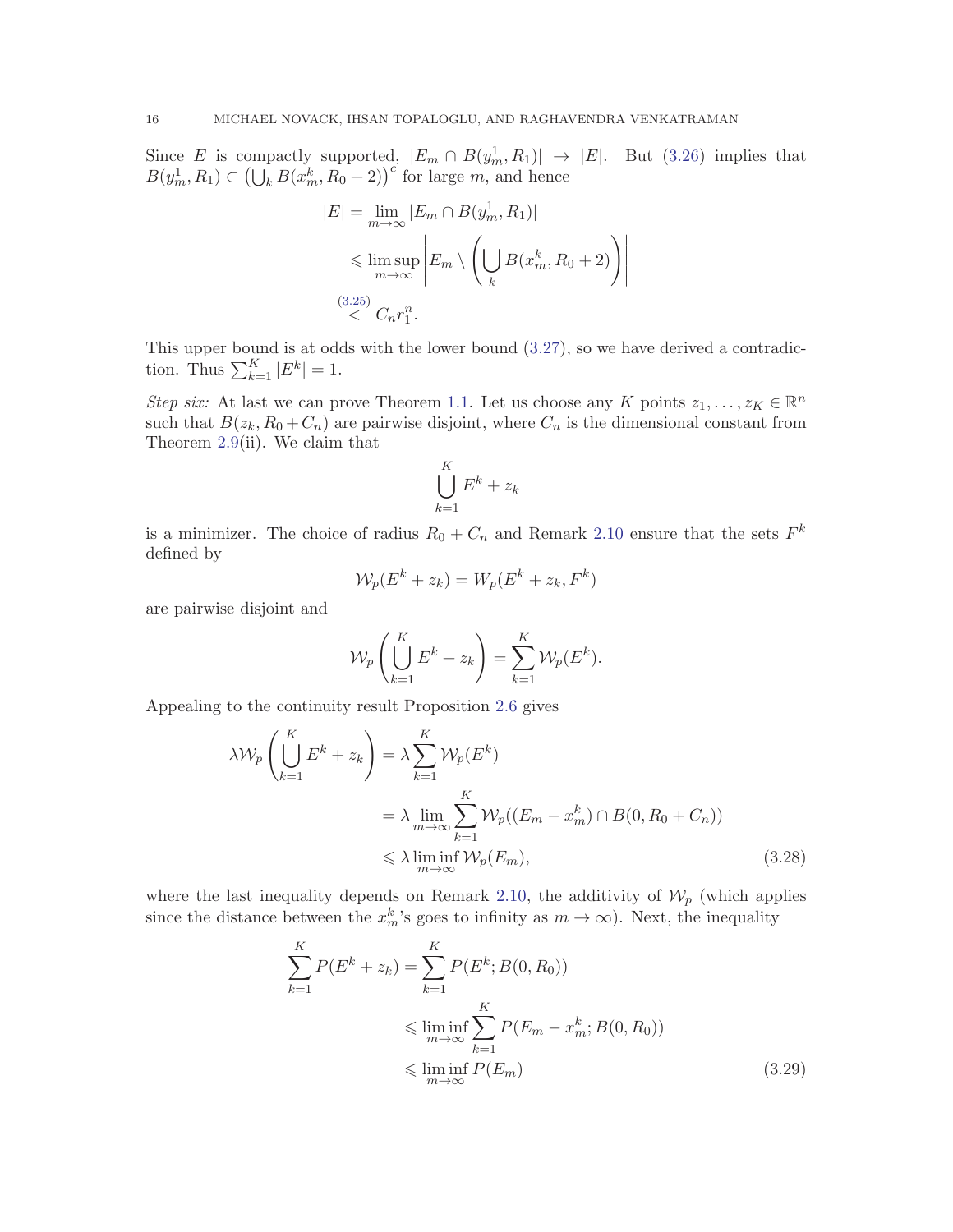is immediate from the lower-semicontinuity of perimeter under  $L^1$ -convergence and the pairwise disjointness again. Summing  $(3.28)$  and  $(3.29)$  finishes the proof, since  $E_m$  is a minimizing sequence and  $\Big\vert$  $\bigcup_{k=1}^K E^k + z_k\Big|$  $= 1.$ 

Corollary 3.1. For any minimizing pair  $(E, F)$  to [\(1.1\)](#page-0-0), the set E is a  $(\Lambda, r_0)$ -perimeter minimizer in  $\mathbb{R}^n$ . That is, there exists  $0 \leq \Lambda < \infty$  and  $r_0 > 0$  such that

$$
P(E) \leqslant P(\tilde{E}) + \Lambda |E \triangle \tilde{E}| \quad \text{if } E \triangle \tilde{E} \subset C \quad B(x, r), \ 0 < r < r_0.
$$

*Proof.* The analogous inequality for the elements of the minimizing sequence  ${E_m}$  was derived in  $(3.6)$  with an added factor of  $1/m$ , and the same proof applies to the minimizer  $E.$ 

**Remark 3.2** (Regularity of minimizers). The classical theory of  $(\Lambda, r_0)$ -perimeter minimality implies that  $\partial^* E \in C^{1,\gamma}$  for any  $\gamma \in (0,1/2)$  and the Hausdorff dimension of  $\partial E \setminus \partial^* E$  is at most  $n-8$  (see e.g. [\[Mag12,](#page-18-13) Theorem 26.3]). Also, by [\[BCL20,](#page-17-0) Theorem 3.13], F is a set of finite perimeter.

### Appendix A. Proof of Lemma [2.3](#page-4-2)

The argument is a straightforward modification of the case where there is one set  $E$ [\[Mag12,](#page-18-13) Lemma 17.21], as opposed to a sequence.

*Proof of Lemma [2.3.](#page-4-2)* Since  $\mathcal{H}^{n-1}(\partial^* E \cap A) > 0$ , we can find  $T \in C_c^{\infty}(A; \mathbb{R}^n)$  with

<span id="page-16-0"></span>
$$
\gamma := \int_E \operatorname{div} T \, dx = \int_{\partial^* E} T \cdot \nu_E \, d\mathcal{H}^{n-1} > 0.
$$

By the  $L^1_{loc}$ -convergence of  $E_m$  to  $E$ , for m large enough, we have

$$
\frac{\gamma}{2} < \int_{E_m} \operatorname{div} T \, dx = \int_{\partial^* E_m} T \cdot \nu_{E_m} \, d\mathcal{H}^{n-1} < 2\gamma. \tag{A.1}
$$

Let  $\varphi_t(x)$ :  $\mathbb{R}^n \times (-\delta, \delta) \to \mathbb{R}^n$  be a one parameter family of diffeomorphisms with initial velocity  $T$ . By the first variation formulae for perimeter and volume (see e.g. [\[Mag12,](#page-18-13) Chapter 17]), there exists  $\delta_0 > 0$  such that for all  $|t| \leq \delta_0$ ,

$$
|P(\varphi_t(E_m);A) - P(E_m;A)| \le 2|t|P(E_m;A)||\nabla T||_{L^{\infty}},
$$
\n(A.2)

$$
|\varphi_t(E_m) \cap A| = |E_m \cap A| + t \int_{\partial^* E_m} T \cdot \nu_{E_m} d\mathcal{H}^{n-1} + O(t^2), \tag{A.3}
$$

where the decay rate in t in the second equality depends on  $T$  and is thus uniform in  $m$ . Also, by [\(A.1\)](#page-16-0) and [\(A.3\)](#page-16-1),  $|\varphi_t(E_m) \cap A|$  is strictly increasing on  $[-\delta_0, \delta_0]$  with

<span id="page-16-4"></span><span id="page-16-2"></span><span id="page-16-1"></span>
$$
\left| |\varphi_t(E_m) \cap A| - |\varphi_{t'}(E_m) \cap A| \right| \geq \frac{\gamma}{4} |t - t'| \tag{A.4}
$$

(after decreasing  $\delta_0$  if necessary). Therefore, we have the inclusion

<span id="page-16-3"></span>
$$
\left(-\frac{\delta_0\gamma}{4}, \frac{\delta_0\gamma}{4}\right) \subset \left\{ |\varphi_t(E_m) \cap A| - |E_m \cap A| : |t| \leq \delta_0 \right\}.
$$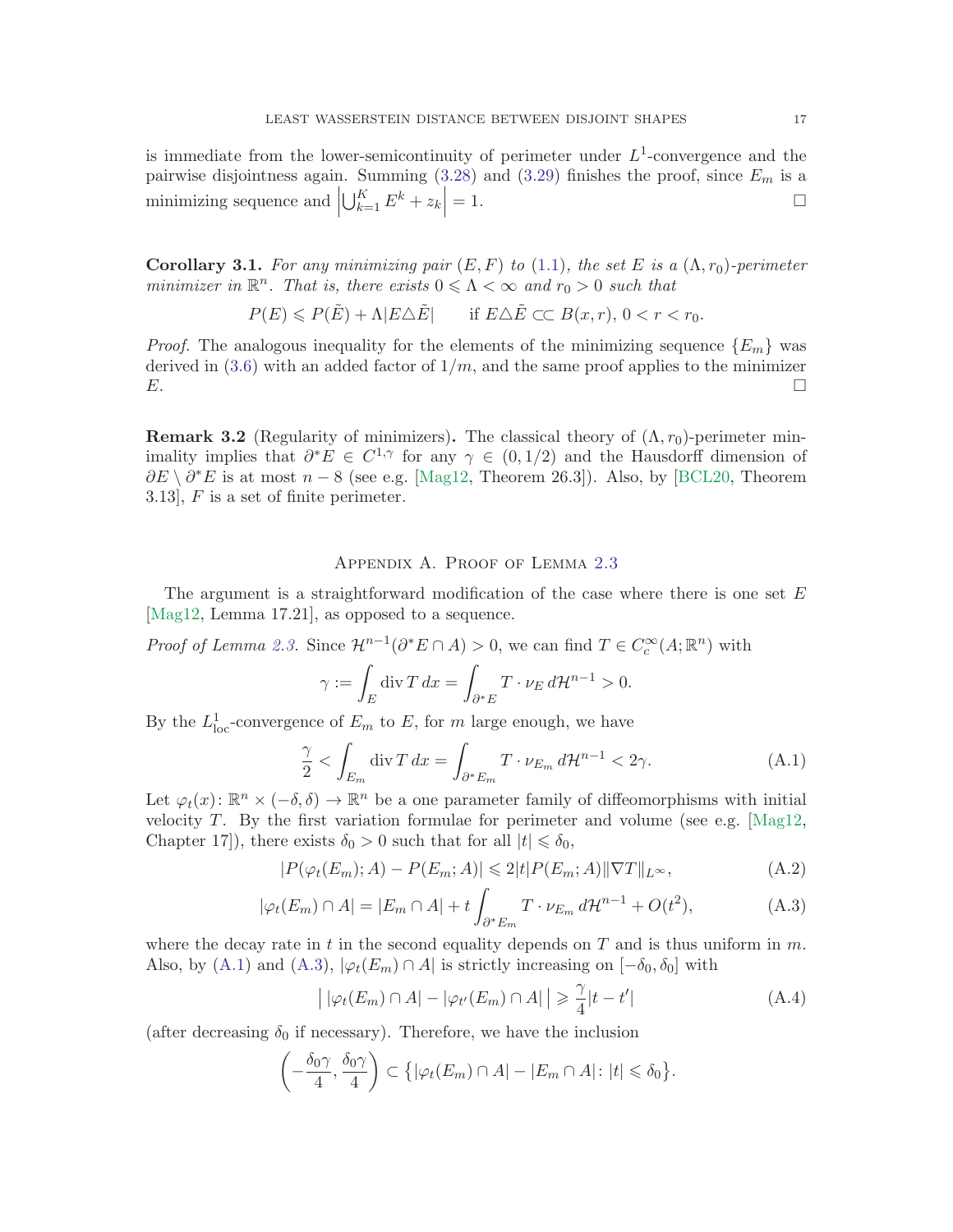So for all 
$$
|\sigma| < \sigma_0 := \delta_0 \gamma/4
$$
, there exists  $t_m = t_m(\sigma) \in (-\delta_0, \delta_0)$  such that  

$$
|\varphi_t(E_m) \cap A| = |E_m \cap A| + \sigma.
$$
 (A.5)

By [\(A.4\)](#page-16-2), it must be the case that

<span id="page-17-9"></span>
$$
|t_m| < \frac{4\sigma}{\gamma}.\tag{A.6}
$$

Then defining  $G_m = \varphi_{t_m}(E_m)$ , it follows from [\(A.5\)](#page-16-3) and [\(A.2\)](#page-16-4), [\(A.6\)](#page-17-9) that

$$
|G_m \cap A| = |E_m \cap A| + \sigma, \quad |P(G_m; A) - P(E_m; A)| \leq C_0 |\sigma|,
$$

where  $C_0$  depends on  $M = \sup P(E_m; A)$ , A, and E. The estimate

$$
|G_m \triangle E_m| \leq C_0 |\sigma|
$$

can be found in [\[Mag12,](#page-18-13) Lemma 17.9] in the form

$$
|\varphi_{t_m}(E_m)\triangle E_m| \leqslant C(T) |t_m| P(E_m; A).
$$

Hence, the result is established.

#### Acknowledgements

MN's research is supported by the NSF grant RTG-DMS 1840314. IT's research is partially supported by the Simons Collaboration Grant for Mathematicians No. 851065. RV acknowledges partial support from the AMS-Simons Travel Grant.

#### **REFERENCES**

- <span id="page-17-4"></span>[ABCT19] S. Alama, L. Bronsard, R. Choksi, and I. Topaloglu, "Droplet breakup in the liquid drop model with background potential," Commun. Contemp. Math., vol. 21, no. 3, pp. 1850 022, 23, 2019. [Online]. Available: <https://doi.org/10.1142/S0219199718500220>
- <span id="page-17-1"></span>[Alm76] F. J. Almgren, Jr., "Existence and regularity almost everywhere of solutions to elliptic variational problems with constraints," Mem. Amer. Math. Soc., vol. 4, no. 165, pp. viii+199, 1976. [Online]. Available: <https://doi.org/10.1090/memo/0165>
- <span id="page-17-8"></span>[Amb03] L. Ambrosio, "Lecture notes on optimal transport problems," in Mathematical aspects of evolving interfaces (Funchal, 2000), ser. Lecture Notes in Math. Springer, Berlin, 2003, vol. 1812, pp. 1–52. [Online]. Available: [https://doi.org/10.1007/978-3-540-39189-0](https://doi.org/10.1007/978-3-540-39189-0_1) 1
- <span id="page-17-0"></span>[BCL20] G. Buttazzo, G. Carlier, and M. Laborde, "On the Wasserstein distance between mutually singular measures,"  $Adv.$  Calc. Var., vol. 13, no. 2, pp. 141–154, 2020. [Online]. Available: <https://doi.org/10.1515/acv-2017-0036>
- <span id="page-17-5"></span>[BCT18] A. Burchard, R. Choksi, and I. Topaloglu, "Nonlocal shape optimization via interactions of attractive and repulsive potentials," Indiana Univ. Math. J., vol. 67, no. 1, pp. 375–395, 2018. [Online]. Available: <https://doi.org/10.1512/iumj.2018.67.6234>
- <span id="page-17-3"></span>[BK16] M. Bonacini and H. Knüpfer, "Ground states of a ternary system including attractive and repulsive Coulomb-type interactions," Calc. Var. Partial Differential Equations, vol. 55, no. 5, pp. Art. 114, 31, 2016. [Online]. Available: <https://doi.org/10.1007/s00526-016-1047-y>
- <span id="page-17-7"></span>[BPR14] D. P. Bourne, M. A. Peletier, and S. M. Roper, "Hexagonal patterns in a simplified model for block copolymers," SIAM J. Appl. Math., vol. 74, no. 5, pp. 1315–1337, 2014. [Online]. Available: <https://doi.org/10.1137/130922732>
- <span id="page-17-2"></span>[CMT17] R. Choksi, C. B. Muratov, and I. Topaloglu, "An old problem resurfaces nonlocally: Gamow's liquid drops inspire today's research and applications," Notices Amer. Math. Soc., vol. 64, no. 11, pp. 1275–1283, 2017. [Online]. Available: <http://dx.doi.org/10.1090/noti1598>
- <span id="page-17-6"></span>[FKN16] R. L. Frank, R. Killip, and P. T. Nam, "Nonexistence of large nuclei in the liquid drop model," Lett. Math. Phys., vol. 106, no. 8, pp. 1033–1036, 2016. [Online]. Available: <https://doi.org/10.1007/s11005-016-0860-8>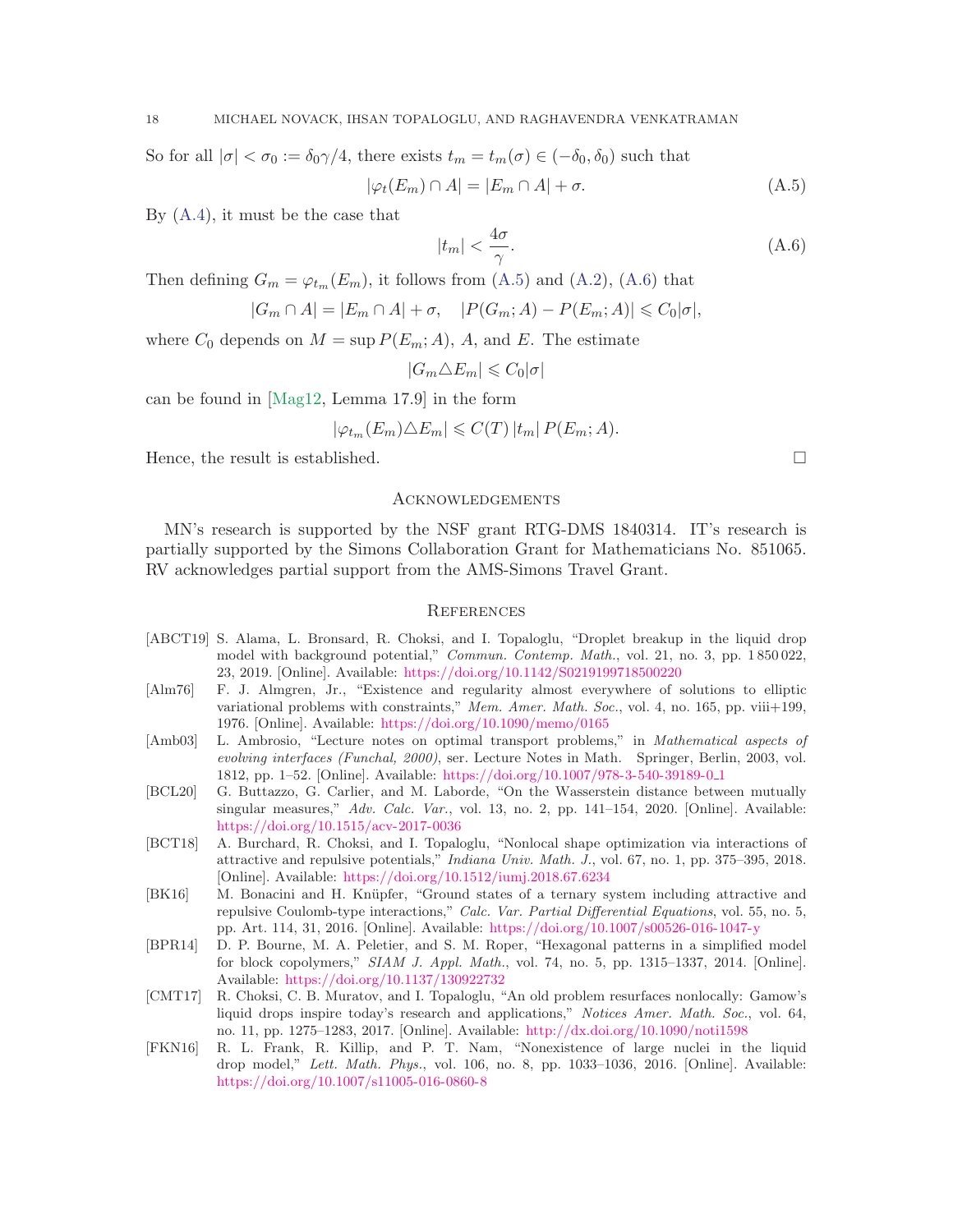- <span id="page-18-5"></span>[FL18] R. L. Frank and E. H. Lieb, "A "liquid-solid" phase transition in a simple model for swarming, based on the "no flat-spots" theorem for subharmonic functions," Indiana Univ. Math. J., vol. 67, no. 4, pp. 1547–1569, 2018. [Online]. Available: <https://doi.org/10.1512/iumj.2018.67.7398>
- <span id="page-18-8"></span>[FN21] R. L. Frank and P. T. Nam, "Existence and nonexistence in the liquid drop model," arXiv preprint, 2021. [Online]. Available: <https://arxiv.org/abs/2101.02163>
- <span id="page-18-3"></span>[Gam30] G. Gamow, "Mass defect curve and nuclear constitution," Proc. R. Soc. Lond. A, vol. 126, no. 803, pp. 632–644, 1930. [Online]. Available: [http://rspa.royalsocietypublishing.org/content/](http://rspa.royalsocietypublishing.org/content/126/803/632) [126/803/632](http://rspa.royalsocietypublishing.org/content/126/803/632)
- <span id="page-18-6"></span>[KM14] H. Knüpfer and C. B. Muratov, "On an isoperimetric problem with a competing nonlocal term II: The general case," Comm. Pure Appl. Math., vol. 67, no. 12, pp. 1974–1994, 2014. [Online]. Available: <https://doi.org/10.1002/cpa.21479>
- <span id="page-18-4"></span>[KMN16] H. Knüpfer, C. B. Muratov, and M. Novaga, "Low density phases in a uniformly charged liquid," Comm. Math. Phys., vol. 345, no. 1, pp. 141–183, 2016. [Online]. Available: <https://doi.org/10.1007/s00220-016-2654-3>
- <span id="page-18-7"></span>[LO14] J. Lu and F. Otto, "Nonexistence of a minimizer for Thomas-Fermi-Dirac-von Weizsäcker model," Comm. Pure Appl. Math., vol. 67, no. 10, pp. 1605–1617, 2014. [Online]. Available: <https://doi.org/10.1002/cpa.21477>
- <span id="page-18-10"></span>[LPR14] L. Lussardi, M. A. Peletier, and M. Röger, "Variational analysis of a mesoscale model for bilayer membranes," J. Fixed Point Theory Appl., vol. 15, no. 1, pp. 217–240, 2014. [Online]. Available: <https://doi.org/10.1007/s11784-014-0180-5>
- <span id="page-18-12"></span>[LPS19] J.-G. Liu, R. L. Pego, and D. Slepčev, "Least action principles for incompressible flows and geodesics between shapes," Calc. Var. Partial Differential Equations, vol. 58, no. 5, pp. Paper No. 179, 43, 2019. [Online]. Available: <https://doi.org/10.1007/s00526-019-1636-7>
- <span id="page-18-13"></span>[Mag12] F. Maggi, Sets of finite perimeter and geometric variational problems, ser. Cambridge Studies in Advanced Mathematics. Cambridge University Press, Cambridge, 2012, vol. 135, an introduction to geometric measure theory. [Online]. Available: [https:](https://doi.org/10.1017/CBO9781139108133) [//doi.org/10.1017/CBO9781139108133](https://doi.org/10.1017/CBO9781139108133)
- <span id="page-18-1"></span>[McC97] R. J. McCann, "A convexity principle for interacting gases," Adv. Math., vol. 128, no. 1, pp. 153–179, 1997. [Online]. Available: <https://doi.org/10.1006/aima.1997.1634>
- <span id="page-18-9"></span>[PR09] M. A. Peletier and M. Röger, "Partial localization, lipid bilayers, and the elastica functional," Arch. Ration. Mech. Anal., vol. 193, no. 3, pp. 475–537, 2009. [Online]. Available: <https://doi.org/10.1007/s00205-008-0150-4>
- <span id="page-18-11"></span>[PV10] M. A. Peletier and M. Veneroni, "Stripe patterns in a model for block copolymers," Math. Models Methods Appl. Sci., vol. 20, no. 6, pp. 843–907, 2010. [Online]. Available: <https://doi.org/10.1142/S0218202510004465>
- <span id="page-18-0"></span>[San15] F. Santambrogio, Optimal transport for applied mathematicians, ser. Progress in Nonlinear Differential Equations and their Applications. Birkhäuser/Springer, Cham, 2015, vol. 87, calculus of variations, PDEs, and modeling. [Online]. Available: <https://doi.org/10.1007/978-3-319-20828-2>
- <span id="page-18-14"></span>[Vil03] C. Villani, Topics in optimal transportation, ser. Graduate Studies in Mathematics. American Mathematical Society, Providence, RI, 2003, vol. 58. [Online]. Available: <https://doi.org/10.1090/gsm/058>
- <span id="page-18-15"></span>[Vil09] ——, Optimal transport, ser. Grundlehren der Mathematischen Wissenschaften [Fundamental Principles of Mathematical Sciences]. Springer-Verlag, Berlin, 2009, vol. 338, old and new. [Online]. Available: <https://doi.org/10.1007/978-3-540-71050-9>
- <span id="page-18-2"></span>[XZ21] Q. Xia and B. Zhou, "The existence of minimizers for an isoperimetric problem with Wasserstein penalty term in unbounded domains," Advances in Calculus of Variations, p. 000010151520200083, 2021. [Online]. Available: <https://doi.org/10.1515/acv-2020-0083>